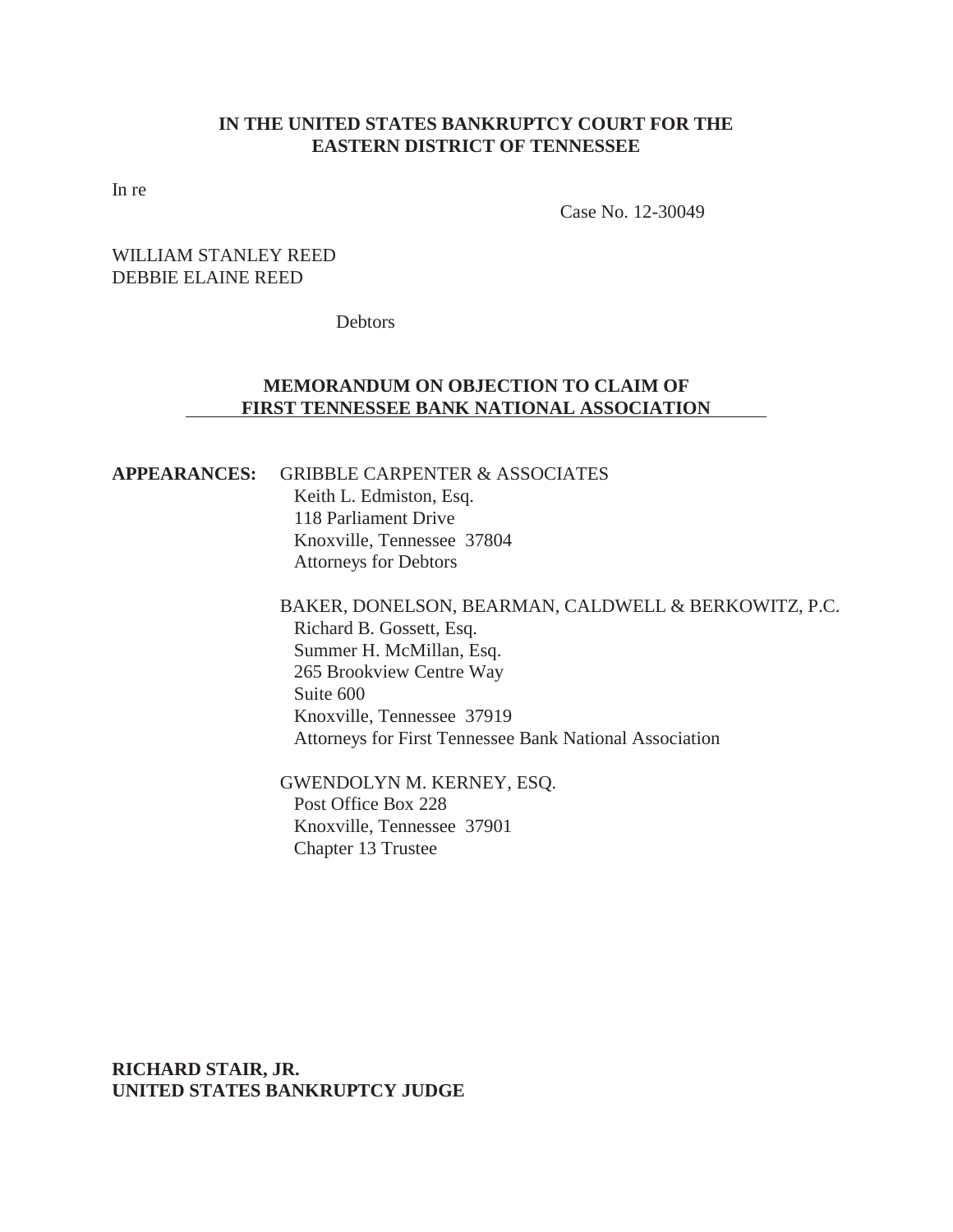This contested matter is before the court on the Objection of Debtor to Claim of First Tennessee Bank National Association (Objection to Claim) filed by the Debtors on August 15, 2012, seeking an order disallowing the unsecured claim filed by First Tennessee Bank National Association (First Tennessee Bank) on January 20, 2012, in the amount of \$18,824.71. First Tennessee Bank filed the Response in Opposition to Objection of Debtor to Claim of First Tennessee Bank National Association (Response) on August 31, 2012. Following a hearing and pursuant to an Order entered on November 6, 2012, the parties agreed that an evidentiary hearing was not required and that all matters in controversy could be resolved upon stipulations and briefs.

The parties filed a Joint Stipulation of Facts and Documents Relevant to Resolution of the Objection of Debtors to Claim of First Tennessee Bank National Association, along with eight stipulated exhibits, on November 30, 2012. On December 21, 2012, First Tennessee Bank filed the Brief of First Tennessee Bank National Association in Support of Response to Objection of Debtor to Claim, and the Debtors filed the Brief of Debtors in Support of Objection of Debtors to Claim of First Tennessee Bank National Association on January 17, 2013. Thereafter, the Response of First Tennessee Bank National Association to Brief of Debtors in Support of Objection to Claim and the Reply of Debtors to Brief of First Tennessee National Association in Support of Response to Objection of Debtors to Claim were filed on January 24, 2013, by First Tennessee Bank and the Debtors, respectively.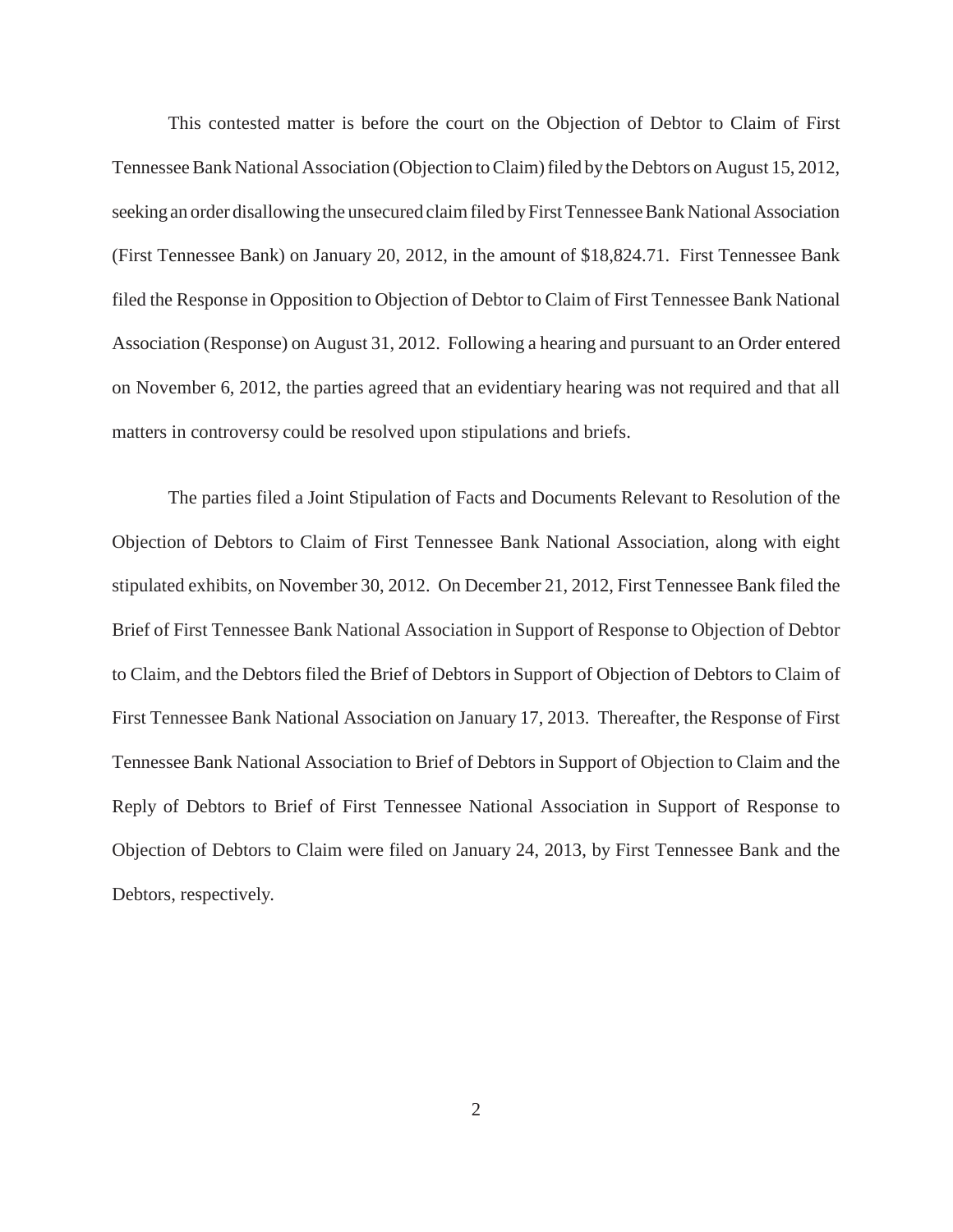On July 12, 2008, the Debtors executed a Promissory Note in the principal amount of \$304,000.00, representing loan number 30029011, in favor of First Tennessee Bank which was secured by a Deed of Trust pledging as collateral real property located at 6203 Chapman Highway, Knoxville, Tennessee (Chapman Highway Property). JT. STIPS. at  $\P$ [2-3, 5; COLL. EX. 1; EX. 2. Both the Promissory Note and the Deed of Trust contain provisions providing for payment of First Tennessee Bank's attorneys' fees, expenses, and costs in the event of default. JT. STIPS. at ¶¶ 6-7; COLL. EX. 1; EX. 2.

The Debtors defaulted under the terms of the Promissory Note, and on May 25, 2010, First Tennessee Bank foreclosed its lien on the Chapman Highway Property. JT. STIPS. at ¶ 8. At that time, as reflected on the Form 1099-A issued by First Tennessee Bank to the Internal Revenue Service, the Chapman Highway Property had a market value of \$262,500.00, and the outstanding principal balance of the Debtors' loan was \$267,574.18. JT. STIPS. at ¶ 9; COLL. EX. 3. First Tennessee Bank also filed with the Internal Revenue Service, and sent to the Debtors, a Form 1099-C "Cancellation of Debt," which states that the remaining principal amount due and owing on the Debtors' loan with First Tennessee Bank, \$5,074.18, was "cancelled" on June 24, 2010. JT. STIPS. at ¶¶ 10-11, 14; COLL.EX. 3. Based upon the Form 1099-C, the Debtors included on Line 21 in the Income section of their Form 1040 Individual Income Tax Return for 2010 "other income" in the amount of \$5,074.00 as "cancelled debt income." JT. STIPS. at  $\P$ [12-13; COLL. EX. 4.

**I**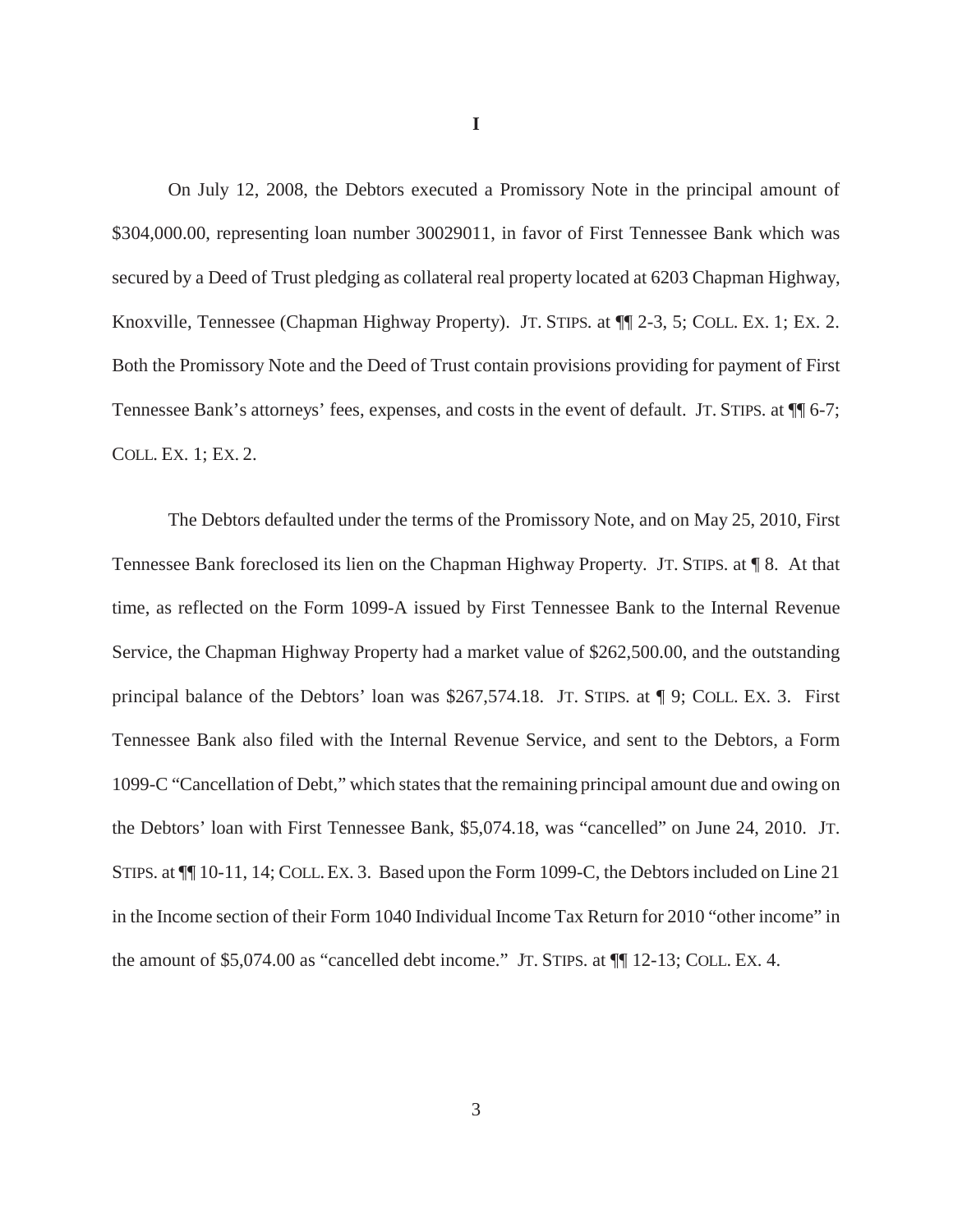On April 8, 2011, First Tennessee Bank filed a lawsuit against the Debtors in the Chancery Court for Blount County, Tennessee, seeking to recover \$12,075.17, representing the \$5,074.18 principal balance and interest due under the Promissory Note after foreclosure, plus attorneys' fees and collection costs. JT.STIPS. at ¶ 15; EX. 5. Upon the Debtors' failure to respond, First Tennessee Bank filed a Motion for Default Judgment on November 15, 2011, at which time the principal and interest had increased to \$12,306.74 and attorneys' fees and collection costs totaled \$6,729.03. JT. STIPS. at ¶¶ 16-17; EX. 6.

The Debtors filed the Voluntary Petition commencing their Chapter 13 bankruptcy case on January 5, 2012, the day before the hearing on First Tennessee Bank's Motion for Default Judgment in the Blount County Chancery Court, and on January 9, 2012, First Tennessee Bank filed a Notice of Voluntary Dismissal of the lawsuit. JT. STIPS. at ¶ 17; EX. 7; EX. 8. First Tennessee Bank filed a Proof of Claim in the Debtors' bankruptcy case on January 20, 2012, in the amount of \$18,824.71, representing principal and interest in the amount of \$11,772.32, attorneys' fees and collection costs in the amount of \$6,729.03, accrued interest from January 26, 2011 through January 6, 2012, in the amount of \$323.36, and interest as it continues to accrue from January 6, 2012, at a rate of \$0.94 per diem, in accordance with the Promissory Note. JT. STIPS. at ¶ 18; COLL. EX. 1. The Debtors filed their Objection to Claim on August 15, 2012, to which First Tennessee Bank filed its Response on August 31, 2012. On November 6, 2012, the court entered a scheduling Order defining the issue as whether the Form 1099-C filed by First Tennessee Bank constitutes an admission by First Tennessee Bank that the debt it is owed by the Debtors under the Promissory Note was cancelled or discharged such that First Tennessee Bank is estopped from enforcing its debt against the Debtors.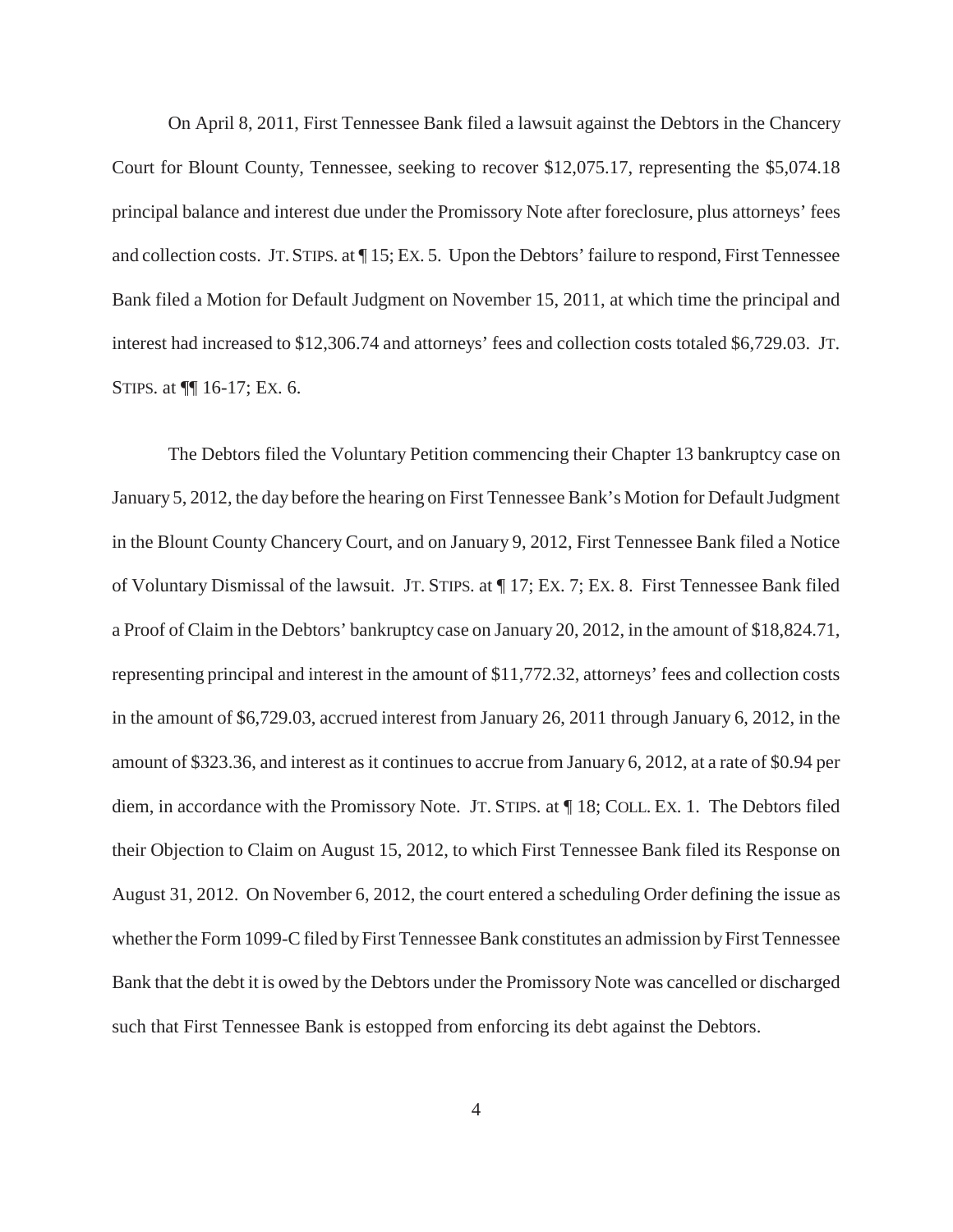**II**

A proof of claim executed and filed in accordance with the Bankruptcy Rules constitutes prima facie evidence as to the claim's validity and amount and is deemed allowed unless a party in interest objects. 11 U.S.C. § 502(a) (2006); FED. R. BANKR. P. 3001(f). A claim's validity first stems from the status as a creditor of the debtor, which is defined by the Bankruptcy Code as "[an] entity that has a claim against the debtor that arose at the time of or before the order for relief concerning the debtor[,]" 11 U.S.C.  $\S$  101(10)(A) (2006), whereas "claim" is defined as:

(A) [the] right to payment, whether or not such right is reduced to judgment, liquidated, unliquidated, fixed, contingent, matured, unmatured, disputed, undisputed, legal, equitable, secured, or unsecured; or

(B) [the] right to an equitable remedy for breach of performance if such breach gives rise to a right to payment, whether or not such right to an equitable remedy is reduced to judgment, fixed, contingent, matured, unmatured, disputed, undisputed, secured, or unsecured.

11 U.S.C. § 101(5) (2006). In the event of an objection, the objecting party must present evidence rebutting the proof of claim by refuting at least one allegation that is essential to the legal sufficiency of the claim, after which the burden of proof shifts to the claimant to prove the claim's validity by a preponderance of the evidence. *In re Cleveland*, 349 B.R. 522, 527 (Bankr. E.D. Tenn. 2006) (citation omitted). In this case, the parties do not dispute that the Debtors executed a Promissory Note in favor of First Tennessee Bank secured by the Chapman Highway Property, that the Debtors defaulted under the terms of the Promissory Note, that First Tennessee Bank foreclosed its lien and sold the Chapman Highway Property, and that there was a deficiency balance following the sale. The dispute is based solely upon whether the Form 1099-C "Cancellation of Debt" issued to the Internal Revenue Service which required the Debtors to list the \$5,074.18 "cancelled debt income"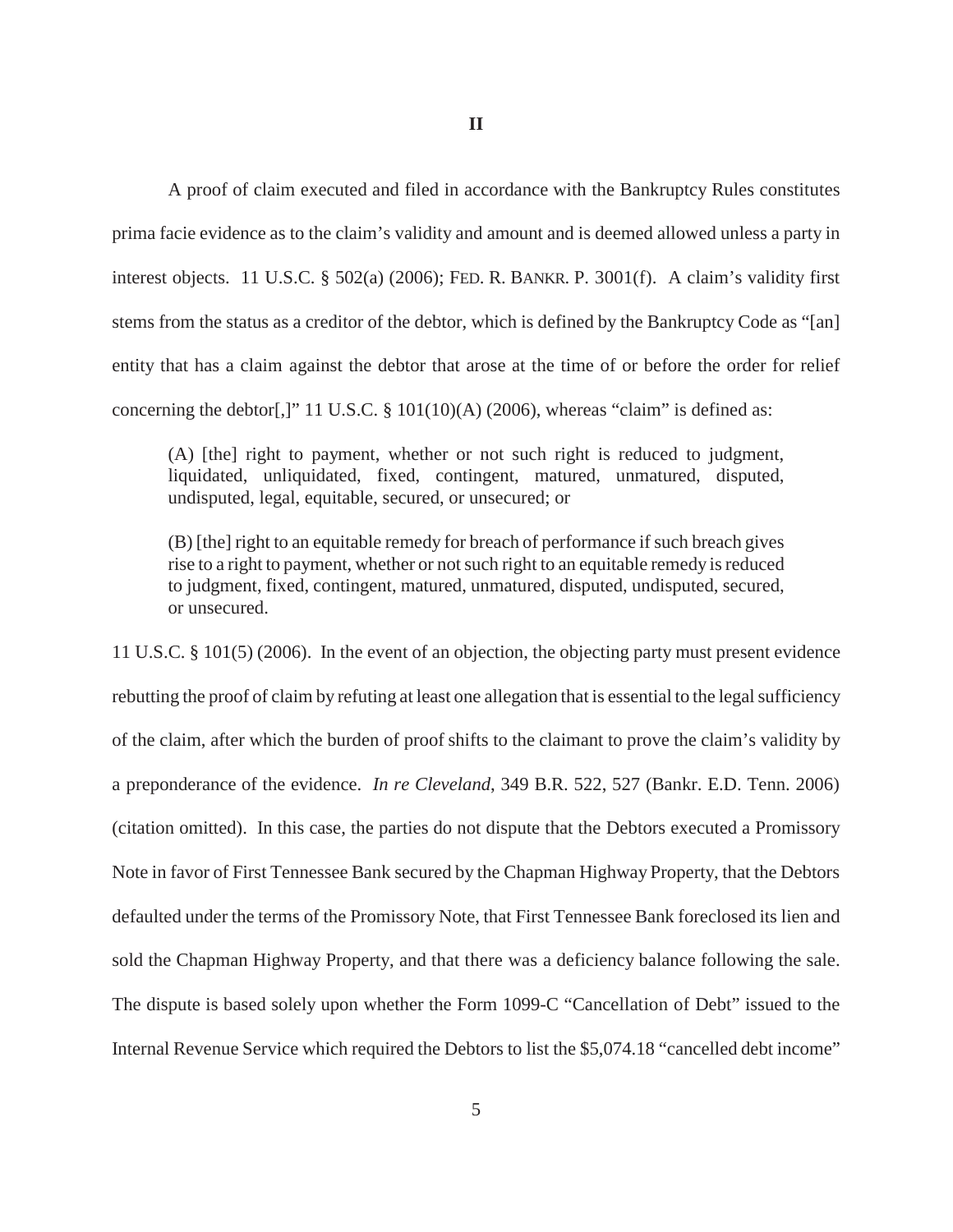as part of gross income on their 2010 Form 1040 Individual Income Tax Return constituted a cancellation or discharge of the deficiency balance such that the Debtors no longer owe any obligation to First Tennessee Bank under the Promissory Note, thus necessitating a disallowance of First Tennessee Bank's Proof of Claim.

The relevant section of the Internal Revenue Code is 26 U.S.C. § 6050P, entitled "Returns

relating to the cancellation of indebtedness by certain entities," which provides:

**(a) In general.** Any applicable entity which discharges (in whole or in part) the indebtedness of any person during any calendar year shall make a return (at such time and in such form as the Secretary may by regulations prescribe) setting forth—

**(1)** the name, address, and TIN of each person whose indebtedness was discharged during such calendar year,

**(2)** the date of the discharge and the amount of the indebtedness discharged, and

**(3)** such other information as the Secretary may prescribe.

**(b) Exception.** Subsection (a) shall not apply to any discharge of less than \$600.

**(c) Definitions and special rules.** For purposes of this section—

**(1) Applicable entity.** The term "applicable entity" means—

**(A)** an executive, judicial, or legislative agency (as defined in section 3701(a)(4) of title 31, United States Code), and

**(B)** an applicable financial entity.

**(2) Applicable financial entity.** The term "applicable financial entity" means—

**(A)** any financial institution described in section 581 or 591(a) [26 USCS  $\S$  581 or 591(a)] and any credit union,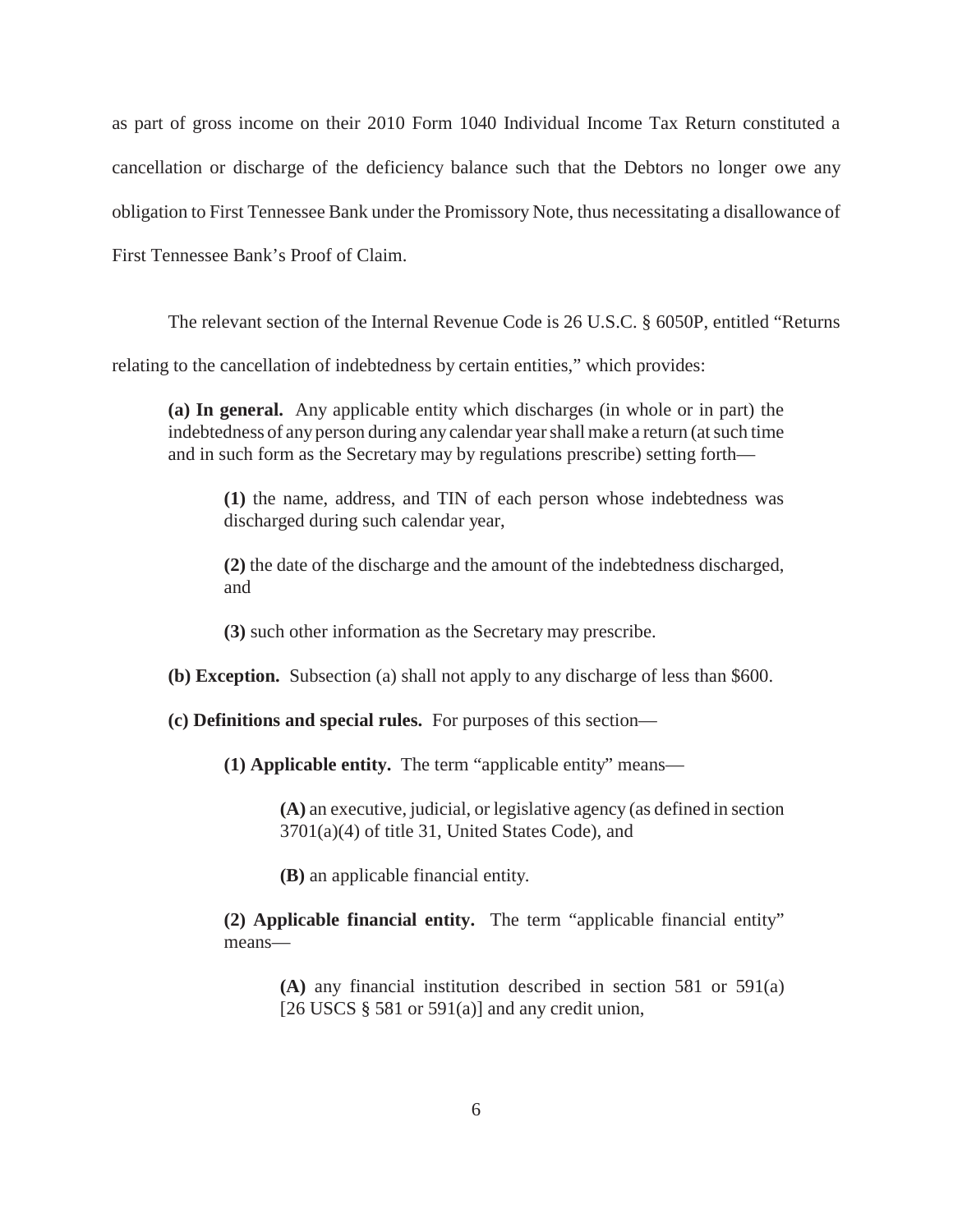**(B)** the Federal Deposit Insurance Corporation, the Resolution Trust Corporation, the National Credit Union Administration, and any other Federal executive agency (as defined in section 6050M [26 USCS § 6050M]), and any successor or subunit of any of the foregoing,

**(C)** any other corporation which is a direct or indirect subsidiary of an entity referred to in subparagraph (A) but only if, by virtue of being affiliated with such entity, such other corporation is subject to supervision and examination by a Federal or State agency which regulates entities referred to in subparagraph (A), and

**(D)** any organization a significant trade or business of which is the lending of money.

**(3) Governmental units.** In the case of an entity described in paragraph (1)(A) or (2)(B), any return under this section shall be made by the officer or employee appropriately designated for the purpose of making such return.

**(d) Statements to be furnished to persons with respect to whom information is required to be furnished.** Every applicable entity required to make a return under subsection (a) shall furnish to each person whose name is required to be set forth in such return a written statement showing—

**(1)** the name and address of the entity required to make such return, and

**(2)** the information required to be shown on the return with respect to such person.

The written statement required under the preceding sentence shall be furnished to the person on or before January 31 of the year following the calendar year for which the return under subsection (a) was made.

**(e) Alternative procedure.** In lieu of making a return required under subsection (a), an agency described in subsection  $(c)(1)(A)$  may submit to the Secretary (at such time and in such form as the Secretary may by regulations prescribe) information sufficient for the Secretary to complete such a return on behalf of such agency. Upon receipt of such information, the Secretary shall complete such return and provide a copy of such return to such agency.

26 U.S.C. § 6050P (2006). This statute must also be read in tandem with 26 C.F.R. § 1.6050P-1,

which provides, in material part: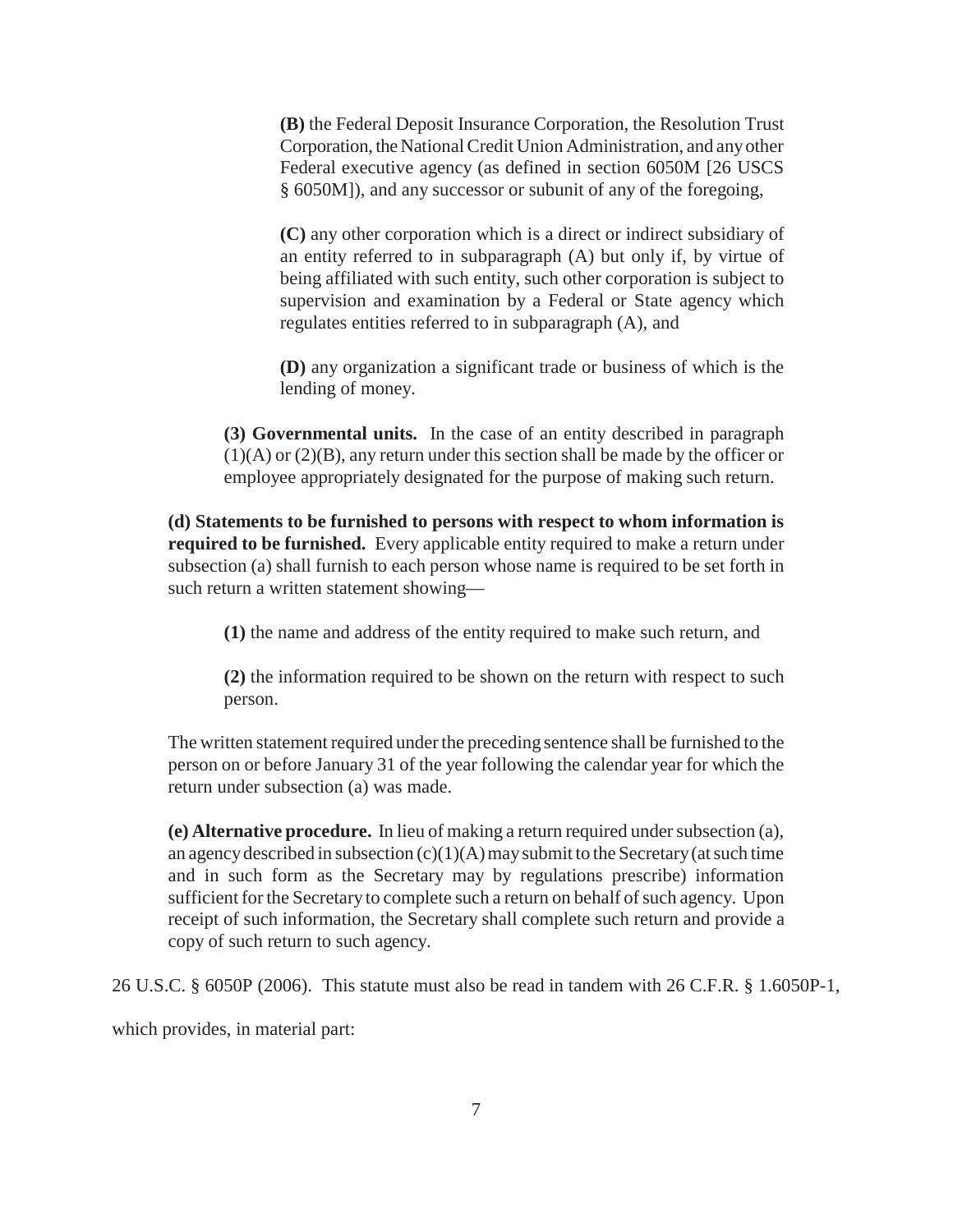**(a) Reporting requirement—(1) In general.** Except as provided in paragraph (d) of this section, any applicable entity (as defined in section  $6050P(c)(1)$ ) that discharges an indebtedness of any person (within the meaning of section  $7701(a)(1)$ ) of at least \$600 during a calendar year must file an information return on Form 1099–C with the Internal Revenue Service. Solely for purposes of the reporting requirements of section 6050P and this section, a discharge of indebtedness is deemed to have occurred, except as provided in paragraph (b)(3) of this section, if and only if there has occurred an identifiable event described in paragraph (b)(2) of this section, whether or not an actual discharge of indebtedness has occurred on or before the date on which the identifiable event has occurred. The return must include the following information—

**(i)** The name, address, and taxpayer identification number (TIN), as defined in section  $7701(a)(41)$ , of each person for which there was an identifiable event during the calendar year;

**(ii)** The date on which the identifiable event occurred, as described in paragraph (b) of this section;

**(iii)** The amount of indebtedness discharged, as described in paragraph (c) of this section;

**(iv)** An indication whether the identifiable event was a discharge of indebtedness in a bankruptcy, if known; and

**(v)** Any other information required by Form 1099–C or its instructions, or current revenue procedures.

 **(2) No aggregation.** For purposes of reporting under this section, multiple discharges of indebtedness of less than \$600 are not required to be aggregated unless such separate discharges are pursuant to a plan to evade the reporting requirements of this section.

 **(3) Amounts not includible in income.** Except as otherwise provided in this section, discharged indebtedness must be reported regardless of whether the debtor is subject to tax on the discharged debt under sections 61 and 108 or otherwise by applicable law.

. . . .

**(b) Date of discharge—(1) In general.** Solely for purposes of this section, except as provided in paragraph (b)(3) of this section, indebtedness is discharged on the date of the occurrence of an identifiable event specified in paragraph (b)(2) of this section.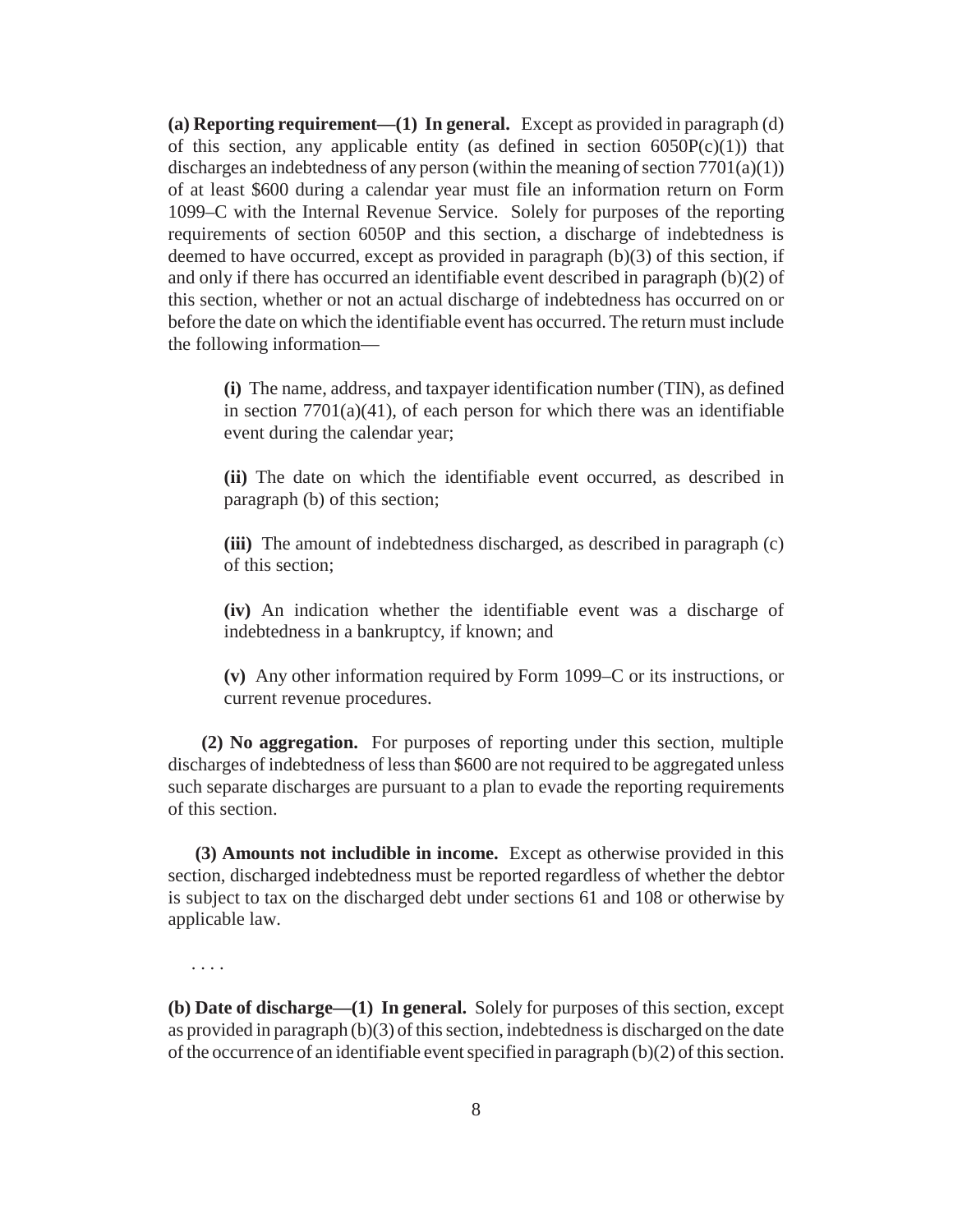#### **(2) Identifiable events—(i) In general.** An identifiable event is—

(A) A discharge of indebtedness under title 11 of the United States Code (bankruptcy);

(B) A cancellation or extinguishment of an indebtedness that renders a debt unenforceable in a receivership, foreclosure, or similar proceeding in a federal or State court, as described in section  $368(a)(3)(A)(ii)$  (other than a discharge described in paragraph  $(b)(2)(i)(A)$  of this section);

(C) A cancellation or extinguishment of an indebtedness upon the expiration of the statute of limitations for collection of an indebtedness, subject to the limitations described in paragraph  $(b)(2)(ii)$  of this section, or upon the expiration of a statutory period for filing a claim or commencing a deficiency judgment proceeding;

(D) A cancellation or extinguishment of an indebtedness pursuant to an election of foreclosure remedies by a creditor that statutorily extinguishes or bars the creditor's right to pursue collection of the indebtedness;

(E) A cancellation or extinguishment of an indebtedness that renders a debt unenforceable pursuant to a probate or similar proceeding;

(F) A discharge of indebtedness pursuant to an agreement between an applicable entity and a debtor to discharge indebtedness at less than full consideration; [or]

(G) A discharge of indebtedness pursuant to a decision by the creditor, or the application of a defined policy of the creditor, to discontinue collection activity and discharge debt[.][<sup>1</sup>]

. . . .

**(iii) Decision to discontinue collection activity; creditor's defined policy.** For purposes of the identifiable event described in paragraph  $(b)(2)(i)(G)$  of this section, a creditor's defined policy includes both a written policy of the creditor and the creditor's established business practice. Thus, for example,

<sup>&</sup>lt;sup>1</sup> Subsections (b)(2)(i)(H) and (b)(2)(iv) concern a non-payment testing period consisting of a minimum of 36 months, increased by any months during which a creditor is precluded from engaging in collection activity due to bankruptcy or other applicable law, and has no bearing on the court's determination.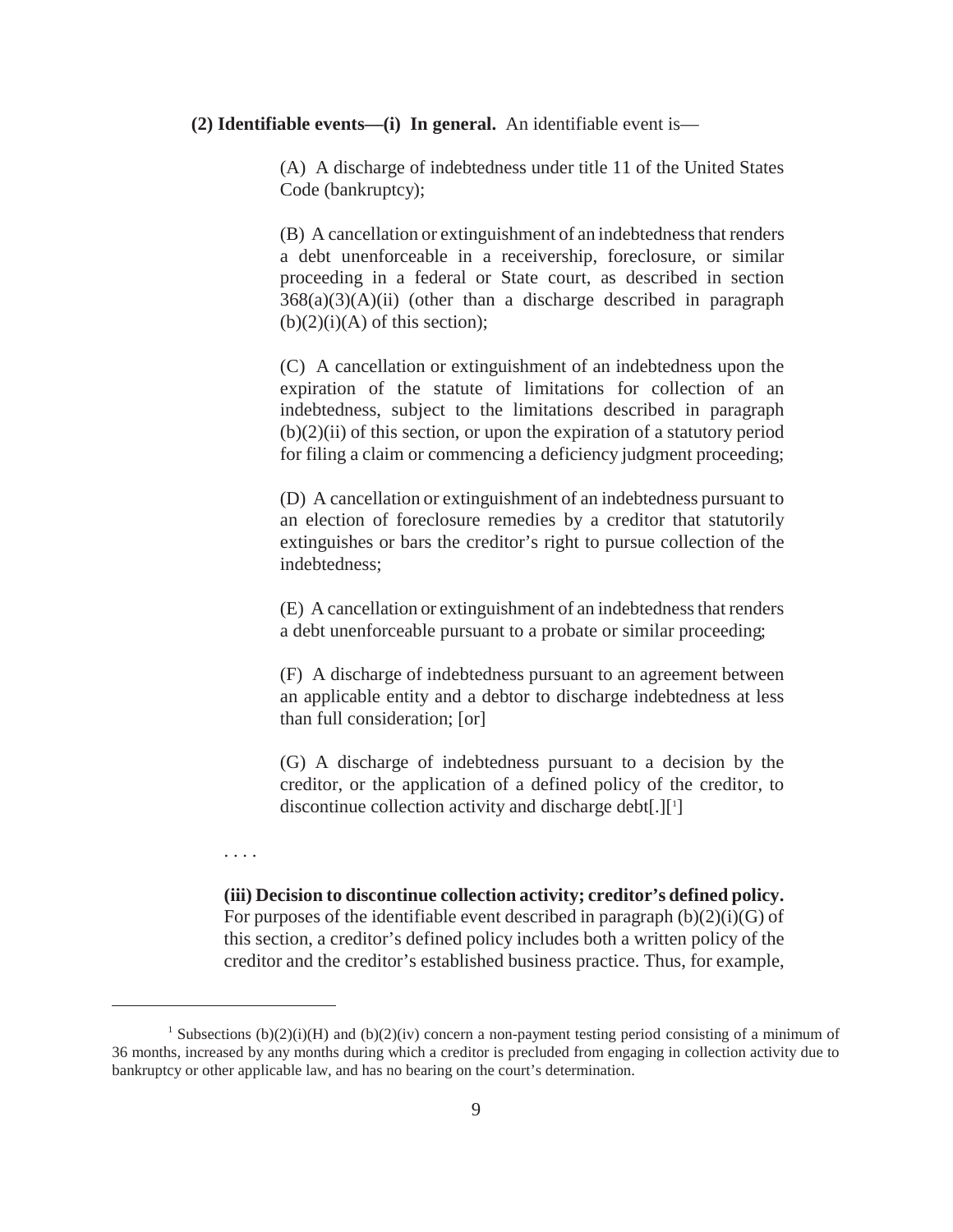a creditor's established practice to discontinue collection activity and abandon debts upon expiration of a particular non-payment period is considered a defined policy for purposes of paragraph  $(b)(2)(i)(G)$  of this section.

. . . .

 **(3) Permitted reporting.** If a discharge of indebtedness occurs before the date on which an identifiable event occurs, the discharge may, at the creditor's discretion, be reported under this section.

 **(c) Indebtedness.** For purposes of this section and § 1.6050P–2, indebtedness means any amount owed to an applicable entity, including stated principal, fees, stated interest, penalties, administrative costs and fines. The amount of indebtedness discharged may represent all, or only a part, of the total amount owed to the applicable entity.

 **(d) Exceptions from reporting requirement— . . . .**

. . . .

 **(2) Interest.** The discharge of an amount of indebtedness that is interest is not required to be reported under this section.

 **(3) Non-principal amounts in lending transactions.** In the case of a lending transaction, the discharge of an amount other than stated principal is not required to be reported under this section. For this purpose, a lending transaction is any transaction in which a lender loans money to, or makes advances on behalf of, a borrower (including revolving credits and lines of credit).

. . . .

26 C.F.R. § 1.6050P-1 (2013). Information provided on a Form 1099-C includes the name, street address, and telephone number of the creditor, the creditor's federal identification number, the name and street address of the debtor, the debtor's identification or social security number, an account number, the amount of the cancelled debt, the amount of any interest included within the amount of the cancelled debt, the date it was cancelled, a description of the debt, whether or not the debtor was personally liable for repayment of the debt, whether the debtor is in bankruptcy, and the fair market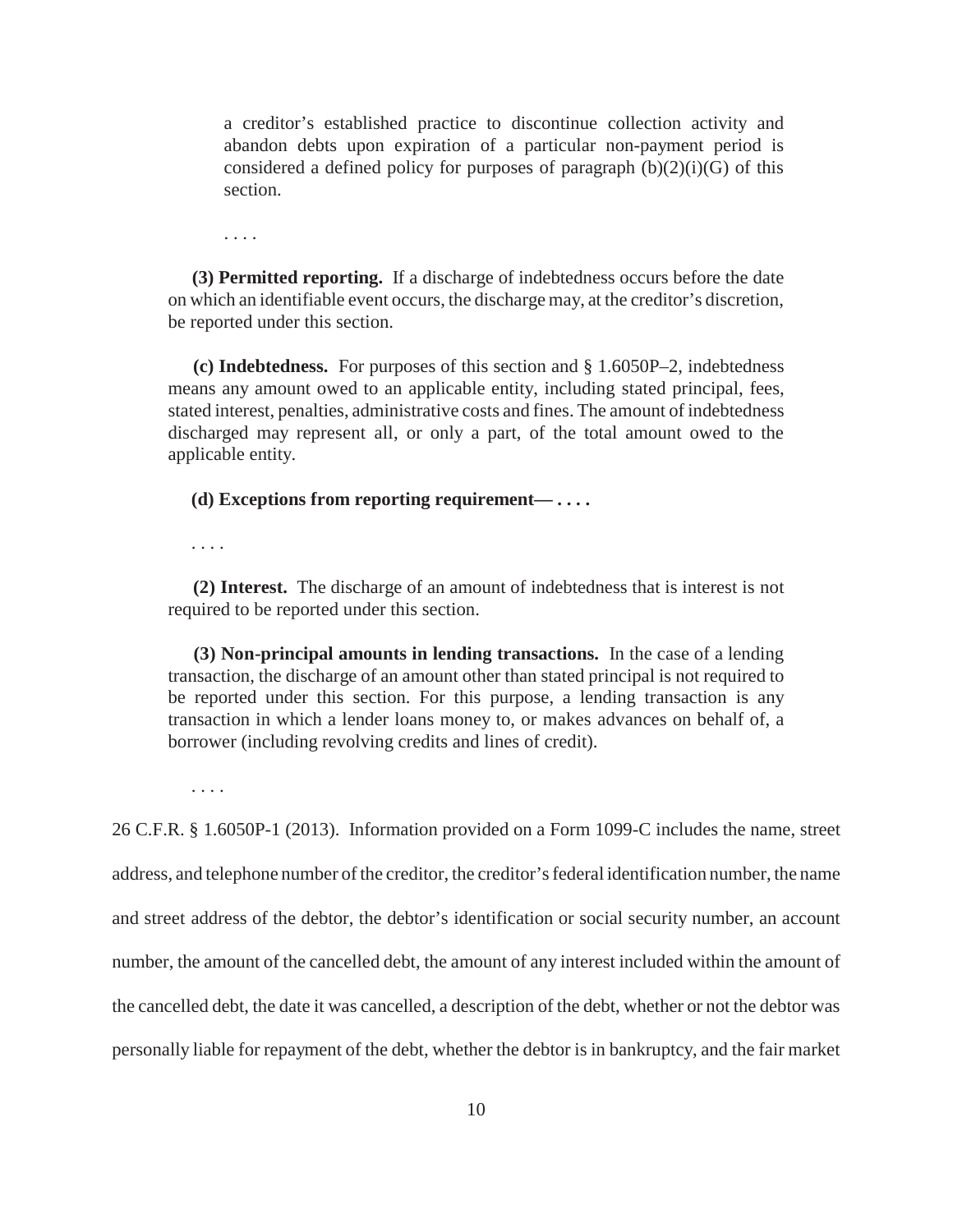value of the property. *See, e.g.*, COLL. EX. 3. "[A] Form 1099-C allows the IRS to compare the amount of the discharged debt claimed by a lending institution with the amount of income reported by the person whose debt was discharged." *Cavoto v. Hayes*, 634 F.3d 921, 923 (7<sup>th</sup> Cir. 2011).

As an initial matter, a number of courts have held that "[t]he issuance of a Form 1099-C does not, alone, operate to extinguish a debt." *Atchison v. Hiway Fed. Credit Union*, 2013 WL 1175020, at \*3, 2013 U.S. Dist. LEXIS 38532, at \*8 (D. Minn. Mar. 20, 2013); *see also FDIC v. Cashion*, 2012 WL 1098619, at \*7, 2012 U.S. Dist. LEXIS 45843, at \*19 (W.D.N.C. Apr. 2, 2012) ("[A] Form 1099-C [which "is issued to comply with IRS reporting requirements"] does not itself operate to legally discharge a debtor's liability."); *Carrington Mortg. Servs., Inc. v. Riley*, 478 B.R. 736, 744 (Bankr. D.S.C. 2012) (stating that the debtors' credit report and Form 1099-C received from the lender were "not dispositive, and there is no evidence that the note has been satisfied."); *In re Sarno*, 463 B.R. 163, 168 (Bankr. D. Mass. 2011) ("It is apparent . . . that a form 1099-C is 'informational' and that it must be filed 'whether or not an actual discharge of indebtedness has occurred.'") (citations omitted). In fact, the United States District Court for the Eastern District of Tennessee has stated that "a Form 1099-C, as a matter of law, does not operate to legally discharge a debtor from liability on a claim that is described in the form." *United States v. Reed*, 2010 WL 3656001, at \*2, 2010 U.S. Dist. LEXIS 96079 at \*5 (E.D. Tenn. Sept. 14, 2010).

Additionally, citing to and relying upon an information letter from the Internal Revenue Service dated December 30, 2005, courts have found that "[t]he IRS itself does not view a Form 1099-C as an admission that the creditor has discharged the debt and can no longer pursue collection thereon." *Cashion*, 2012 WL 1098619, at \*7, 2012 U.S. Dist. LEXIS 45843, at \*20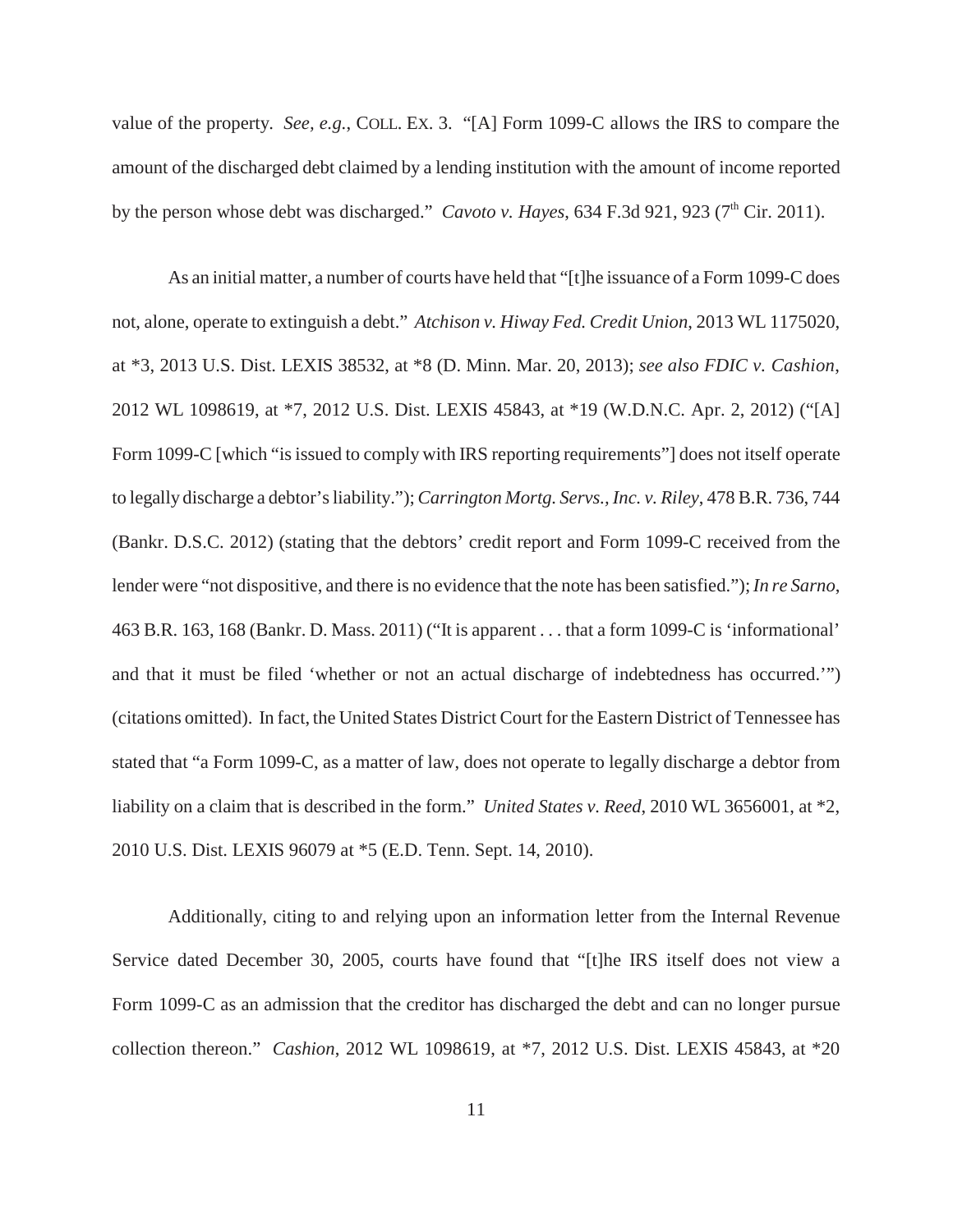(citing IRS Ltr. Rul. 2005-0207, 2005 WL 3561135 (Dec. 30, 2005)); *see also Capital One, N.A. v. Massey*, 2011 WL 3299934, at \*3, 2011 U.S. Dist. LEXIS 83817, at \*10 (S.D. Tex. Aug. 2, 2011) (citing the letter and stating that "a 1099-C is issued to comply with IRS reporting requirements."). The information letter, written in 2005, was addressed to a company "in the business of purchasing debts in large pools at a significant discount" in answer to its "request [for] information concerning the reporting obligations under section  $6050P(c)(2)(D)$  for an organization that purchases debt." IRS Ltr. Rul. 2005-0207, 2005 WL 3561135. With respect to the issue presently in dispute, the letter states the following:

To briefly address your concerns about whether courts may view the filing of a Form 1099-C as a written admission that the creditor discharged the debt, and that debtors would be less willing to pay after your organization files a Form 1099-C, you should note the following. The Internal Revenue Service does not view a Form 1099-C as an admission by the creditor that it has discharged the debt and can no longer pursue collection. Section 1.6050P-1(a) of the regulations provides that, solely for purposes of reporting cancellation of indebtedness, a discharge of indebtedness is deemed to occur when an identifiable event occurs whether or not an actual discharge of indebtedness has occurred on or before the date of the identifiable event.

IRS Ltr. Rul. 2005-0207, 2005 WL 3561135. It is supplemented by another information letter, also

dated December 30, 2005, containing the following question and answer:

Q5. Does filing a Form 1099-C upon the occurrence of an identifiable event prohibit future collection activity on the amount reported?

A5. Section 1.6050P-1(a)(1) of the regulations provides that solely for purposes of the reporting requirements of section 6050P of the Code, a discharge of indebtedness is deemed to have occurred upon the occurrence of an identifiable event whether or not there is an actual discharge of indebtedness. Section 6050P and the regulations do not prohibit collection activity after a creditor reports by filing a Form 1099-C.

IRS Ltr. Rul. 2005-0208, 2005 WL 3561136. Each letter, both of which were written by Donna

Welch, Senior Counsel, Administrative Provisions & Judicial Practice (Procedure &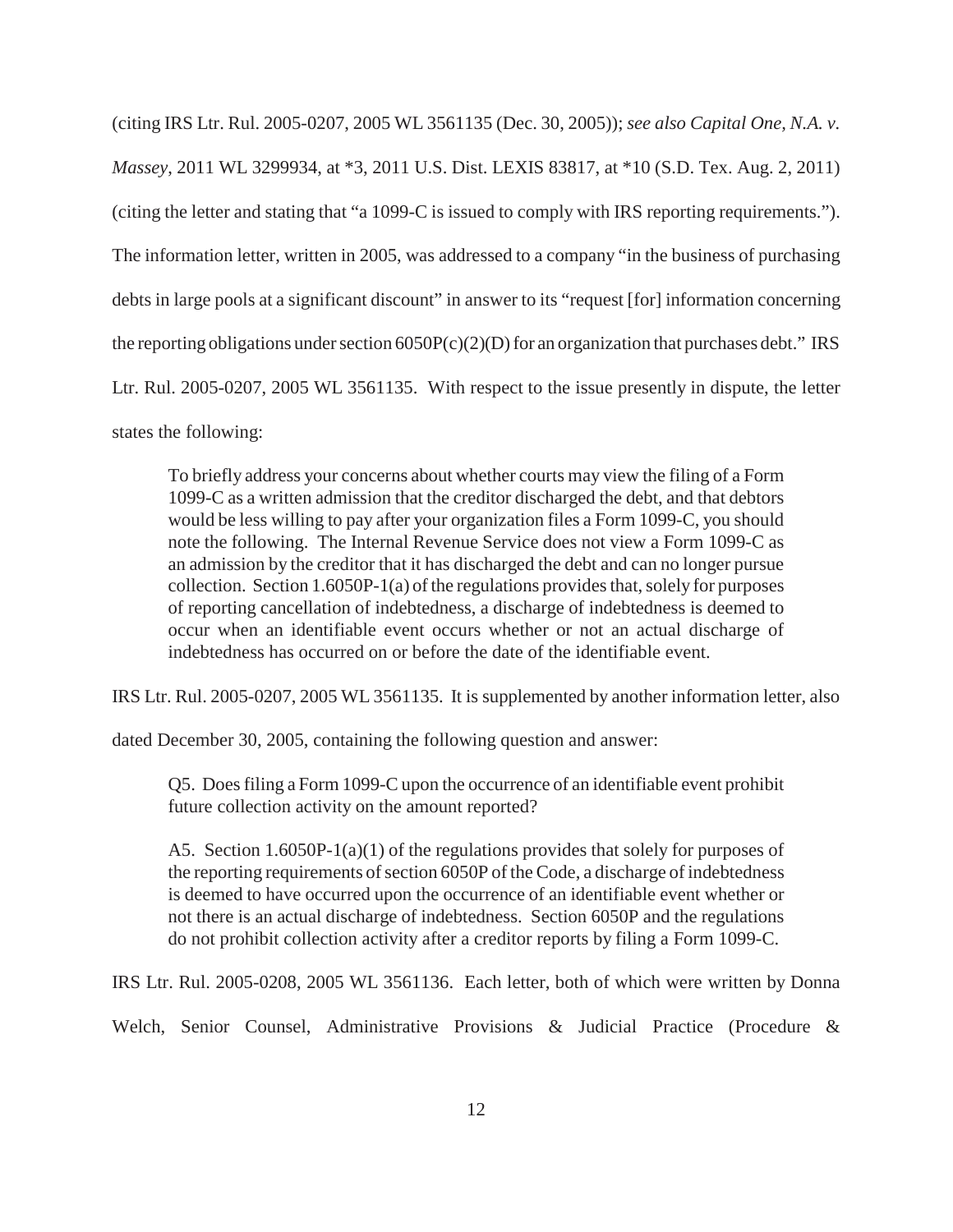Administration), also expressly states that it "calls your attention to certain general principles of the law. It is intended for informational purposes only and does not constitute a ruling." IRS Ltr. Rul. 2005-0207, 2005 WL 3561135; IRS Ltr. Rul. 2005-0208, 2005 WL 3561136.

Although the court generally agrees with the basic assessment that the Internal Revenue Service requires financial institutions to issue a Form 1099-C as a reporting requirement, the court disagrees that the information letters are determinative as to the issue here, finding that the language of the Regulation itself is open to interpretation. On the one side, the court recognizes that the Internal Revenue Service's interpretation of the Code of Federal Regulations may be entitled to deference, as directed by the Supreme Court:

When a court reviews an agency's construction of the statute which it administers, it is confronted with two questions. First, always, is the question whether Congress has directly spoken to the precise question at issue. If the intent of Congress is clear, that is the end of the matter; for the court, as well as the agency, must give effect to the unambiguously expressed intent of Congress. If, however, the court determines Congress has not directly addressed the precise question at issue, the court does not simply impose its own construction on the statute, as would be necessary in the absence of an administrative interpretation. Rather, if the statute is silent or ambiguous with respect to the specific issue, the question for the court is whether the agency's answer is based on a permissible construction of the statute.

"The power of an administrative agency to administer a congressionally created ... program necessarily requires the formulation of policy and the making of rules to fill any gap left, implicitly or explicitly, by Congress." *Morton v. Ruiz*, 415 U.S. 199, 231, 94 S. Ct. 1055, 1072, 39 L. Ed. 2d 270 (1974). If Congress has explicitly left a gap for the agency to fill, there is an express delegation of authority to the agency to elucidate a specific provision of the statute by regulation. Such legislative regulations are given controlling weight unless they are arbitrary, capricious, or manifestly contrary to the statute.

*Chevron, U.S.A., Inc. v. Natural Res. Def. Council, Inc.*, 467 U.S. 837, 843-44, 104 S. Ct. 2778,

2781-82, 81 L. Ed.2d 694 (1984) (footnotes omitted); *see also Bononi v. Bayer Emps. Credit Union*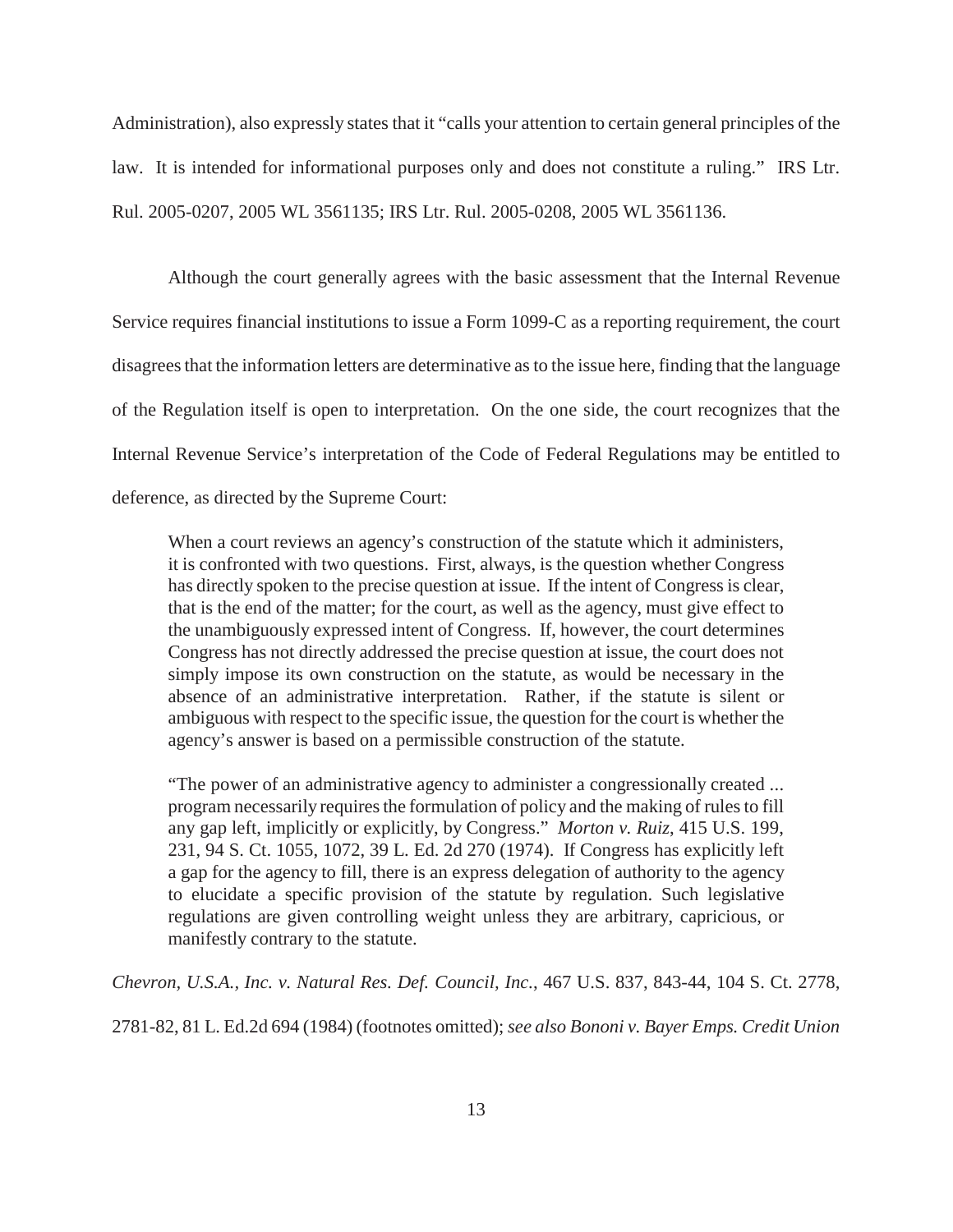*(In re Zilka)*, 407 B.R. 684, 688 (Bankr. W.D. Pa. 2009). Nevertheless, an agency's interpretation of what Congress intended is only entitled to deference when "a statute is ambiguous, and if the implementing agency's construction is reasonable, . . . even if the agency's reading differs from what the court believes is the best statutory interpretation[,]" *Nat'l Cable & Telecomm. Ass'n v. Brand X Internet Servs*., 545 U.S. 967, 980, 125 S. Ct. 2688, 2699, 162 L. Ed.2d 820 (2005), and "[i]nterpretations such as those in opinion letters – like interpretations contained in policy statements, agency manuals, and enforcement guidelines, all of which lack the force of law – do not warrant *Chevron*-style deference. Instead interpretations contained in formats such as opinion letters are 'entitled to respect' under our decision in *Skidmore v. Swift & Co.*, 323 U.S. 134, 140, 65 S. Ct. 161, 89 L. Ed. 124 (1944), but only to the extent that those interpretations have the 'power to persuade.'" *Christensen v. Harris County*, 529 U.S. 576, 587, 120 S. Ct. 1655, 1662, 146 L. Ed.2d 621 (2000) (citations omitted).

In this case, the court is not persuaded by the two information letters relied upon by other courts. It cannot be discounted that the Internal Revenue Service's interpretation relied upon by First Tennessee Bank and other courts, which is based entirely upon statements within the foregoing information letters concerning how the Internal Revenue Service views a Form 1099-C, is in direct conflict with the Internal Revenue Code and the fact that cancellation of indebtedness income is included within a debtor's gross income. *See* 26 U.S.C. § 61(a)(12).

"Gross income" is defined in the Internal Revenue Code as "all income from whatever source derived..." It includes income from discharge of indebtedness, or cancellation of indebtedness (COD income). This means that a taxpayer who has incurred a financial obligation, which obligation is later discharged or the taxpayer is released from the indebtedness, has realized an accession to income. The rationale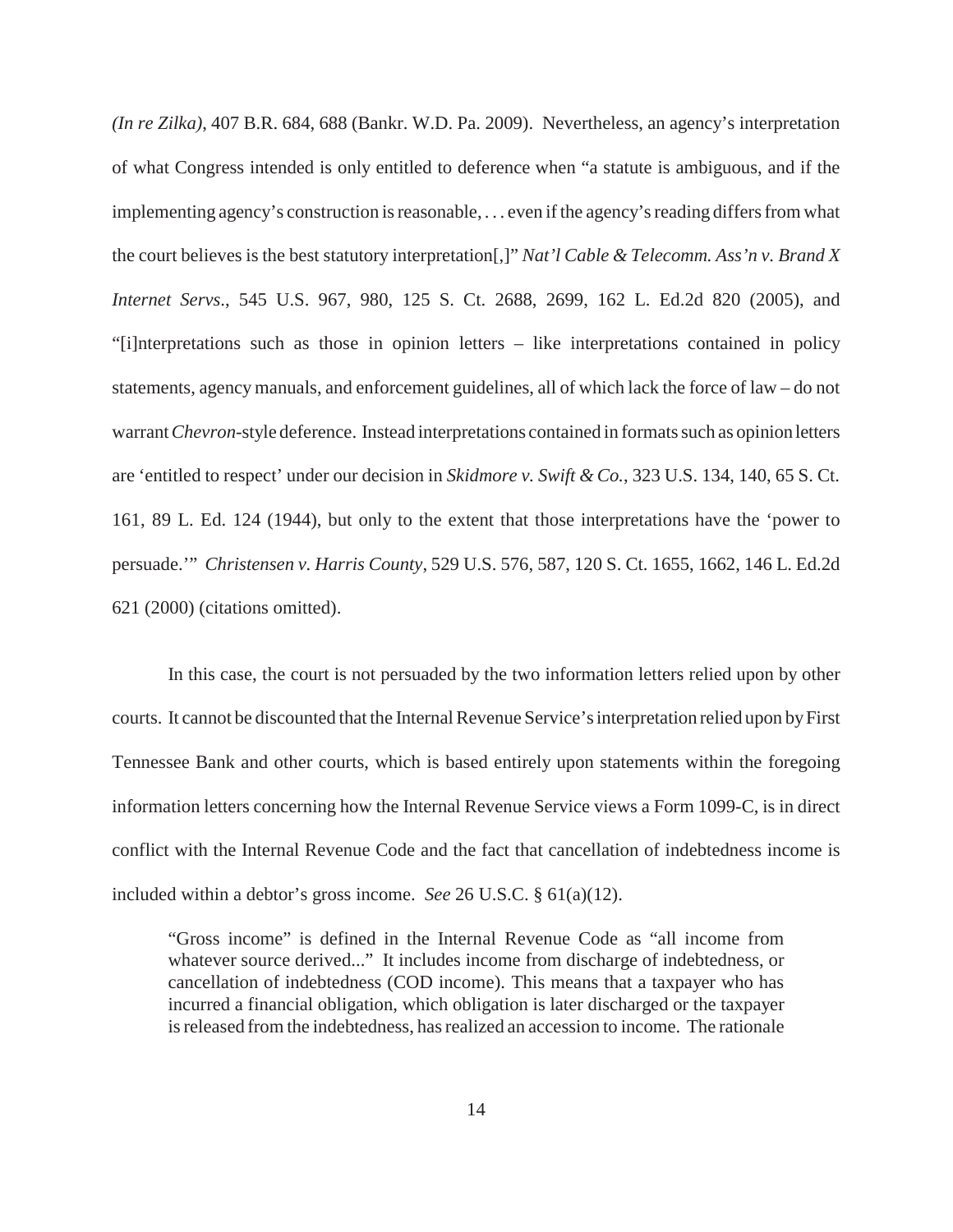of this principle is that the discharge of a debt below the face value of the debt accords the debtor an economic benefit equivalent to income.

*Friedman v. Comm'r,* 216 F.3d 537, 545 (6<sup>th</sup> Cir. 2000) (citing 26 U.S.C. § 61(a)(12)) (citations omitted). "Cancellation-of-Debt or 'COD' is a term that is interchangeable with the term discharge of indebtedness." *Alpert v. United States*, 430 F. Supp. 2d 682, 684 n.1 (N.D. Ohio 2006). "[I]n order for COD income to occur under  $\lceil \frac{8}{9} \rceil 61(a)(12)$ , the taxpayer must have been discharged from a liability." *Friedman*, 216 F.3d at 546. "Debt is considered discharged the moment it is clear that it will not be repaid. Determining when this moment occurs requires an assessment of the facts and circumstances surrounding the likelihood of repayment. Any identifiable event which fixes the loss with certainty may be taken into consideration." *Sims v. Comm'r*, 2002 WL 1825373, at \*1, 2002

Tax Ct. Summary LEXIS 78, at \*3 (U.S. Tax Ct. June 26, 2002) (citations and quotations omitted).

It is well settled that gross income includes income from the discharge of indebtedness. Sec.  $61(a)(12)$ . The general theory is that to the extent that a taxpayer has been released from indebtedness, he has realized an accession to income because the cancellation effects a freeing of assets previously offset by the liability arising from such indebtedness. *United States v. Kirby Lumber Co.*, 284 U.S. 1 (1931). Whether a debt has been discharged is dependent on the substance of the transactions. Mere formalisms arranged by the parties are not binding in the application of the tax laws. *Comm'r v. Court Holding Co.*, 324 U.S. 331 (1945). Consequently, the surrender or failure to surrender a note is not determinative of the release of liability. *Seay v. Comm'r*, T. C. Memo. 1974-305.

The moment it becomes clear that a debt will never have to be paid, such debt must be viewed as having been discharged. The test for determining such moment requires a practical assessment of the facts and circumstances relating to the likelihood of payment. *Brountas v. Comm'r*, 74 T.C. 1062, 1074 (1980), supplemental opinion to 73 T.C. 491 (1979), *vacated and remanded on other grounds* 692 F.2d 152 (1st Cir. 1982), *aff'd in part and rev'd in part on other grounds sub nom*. *CRC Corp. v. Comm'r*, 693 F.2d 281 (3d Cir. 1982); *see Bickerstaff v. Comm'r*, 128 F.2d 366, 367 (5th Cir. 1942); *Kent Homes Inc. v. Comm'r*, 55 T.C. 820, 828-831 (1971), *rev'd on other grounds* 455 F.2d 316 (10th Cir. 1972); *Cotton v. Comm'r*, 25 B.T.A. 1158 (1932). Any "identifiable event"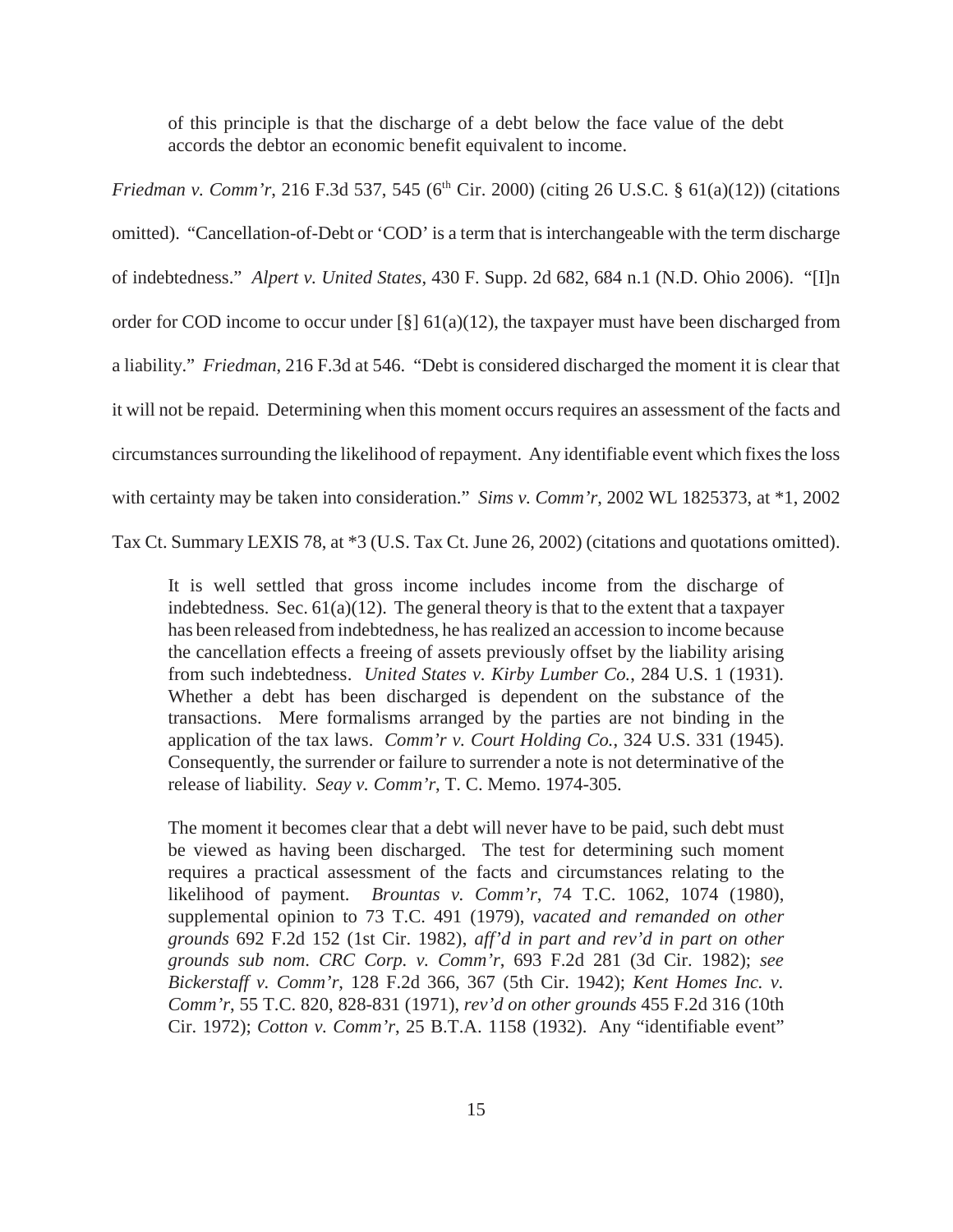which fixes the loss with certainty may be taken into consideration. *United States v. S.S. White Dental Mfg. Co.,* 274 U.S. 398 (1927).

*Cozzi v. Comm'r*, 88 T.C. 435, 445 (1987); *see also Friedman*, 216 F.3d at 546 (quoting *Cozzi*, 88 T.C. at 445); *Kleber v. Comm'r*, 2011 WL 4485037, at \*3, 2011 Tax Ct. Memo LEXIS 228, at \*6-7 (U.S. Tax Ct. Sept. 28, 2011) (same); *Rinehart v. Comm'r*, 2002 WL 459098, at \*2, 2002 Tax Ct. Memo LEXIS 75, at \*6 (U.S. Tax Ct. Mar. 26, 2002) (same).

Because it is not reasonable in light of its conflict with sections of the United States Code, the court does not agree that the Internal Revenue Service's interpretation that the filing of a Form 1099-C does not prohibit further collection of an indebtedness against a debtor is entitled to deference when a debtor has, as required by the Internal Revenue Code, relied upon the Form 1099-C and included the discharged or cancelled debt in gross income for the purpose of determining the debtor's taxable income. It is inequitable to require a debtor to claim cancellation of debt income as a component of his or her gross income and subsequently pay taxes on it while still allowing the creditor, who has reported to the Internal Revenue Service and the debtor that the indebtedness was cancelled or discharged, to then collect it from the debtor.<sup>2</sup> Cancellation of debt income is not required to be reported to the Internal Revenue Service unless one of the express "identifiable events" occurs, so it seems to follow that if a financial institution has filed a Form 1099-C with the Internal Revenue Service, cancellation or discharge of a debt has, in fact, occurred. The court does

 $<sup>2</sup>$  It appears that financial institutions play both sides with respect to the filing of a Form 1099-C. In this case,</sup> First Tennessee Bank argues that a Form 1099-C is filed merely to comply with the Internal Revenue Service's reporting requirements. However, when required to defend against allegations that it violated the Fair Debt Collection Practices Act, Capital One, N.A. argued that "the issuance of an IRS Form 1099-C is not an attempt to collect a debt; instead, it is a declaration under penalty of perjury that the debt has been cancelled and that Defendant would never attempt to collect the debt." *Dues v. Capital One, N.A.*, 2011 WL 3799762, at \*5, 2011 U.S. Dist. LEXIS 96435, at \*13 (E.D. Mich. Aug. 8, 2011).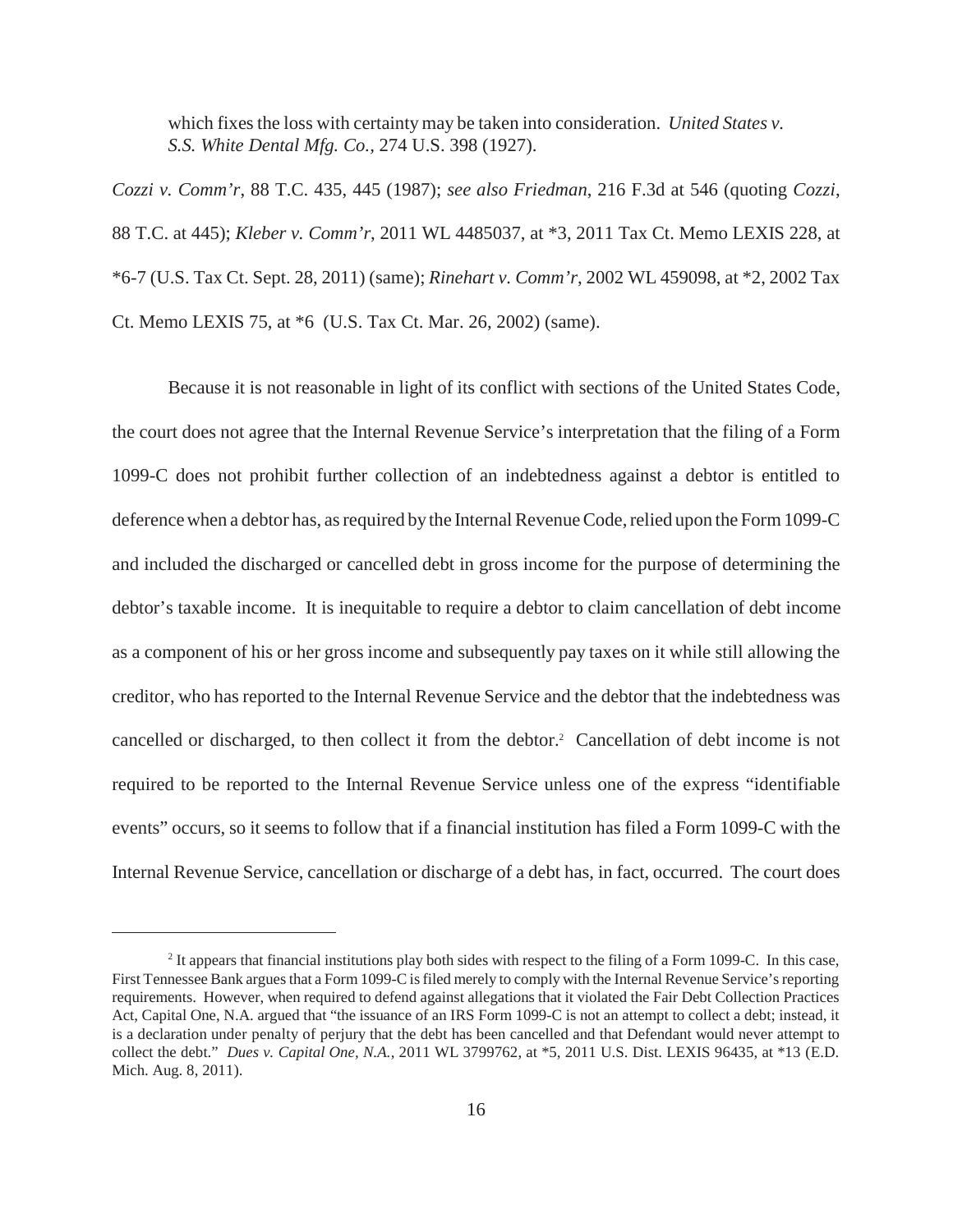not agree with the argument that because a Form 1099-C can be corrected or amended, it cannot constitute an admission by a creditor that a debt has, in fact, been discharged or cancelled and that the debtor is no longer indebted thereon. *See Zilka*, 407 B.R. at 689.

Here, it is undisputed that the Debtors relied upon the Form 1099-C and included the \$5,074.18 unpaid principal balance in their gross income for 2010. As stated by the Bankruptcy Court for the District of Kansas,

The Credit Union's filing of the 1099-C's was analogous to assigning the debts to the IRS, necessarily passing to the IRS any right to collect money from the debtors on account of the debts. Without the forms, the debtors would not have had to report the discharge of indebtedness income to the IRS and pay tax on it, as Ms. Crosby, at least, claims she did. Even if the debtors did not report the income and pay the tax, or reported it and claimed an exclusion under 26 U.S.C.A. § 108(a)(1), the IRS could audit their returns and, because of the 1099-C's, possibly impose additional tax and penalties. The actual (or at least potential) tax consequences of the form make it inequitable to allow the Credit Union to enforce its claims against the debtors. Until the Credit Union corrects or withdraws the 1099-C it mistakenly filed about each debtor, it cannot enforce its claim against that debtor, just as it would have no right to do so if it had assigned the debt and not undone the assignment.

*In re Crosby*, 261 B.R. 470, 474 (Bankr. D. Kan. 2001). This sentiment was also cited with approval by the United States Bankruptcy Court for the Eastern District of Pennsylvania, which found that the prima facie validity of a Proof of Claim filed by Citifinancial had been rebutted by proof that Citifinancial had filed and served upon the debtor a Form 1099-C and that the debtor had then listed as other income and paid taxes on that amount. *In re Welsh*, 2006 WL 3859233, at \*1-2, 2006 Bankr. LEXIS 3756, at \*3-4, 8 (Bankr. E.D. Pa. Oct. 27, 2006). The *Welsh* court agreed that "[i]t would be inequitable . . . to require that [the debtor-defendant] report the discharge of debt as income on his federal tax return or face the potential tax consequences and hold that the plaintiff may continue to hold him liable on the debt." *Welsh*, 2006 WL 3859233, at \*2, 2006 Bankr. LEXIS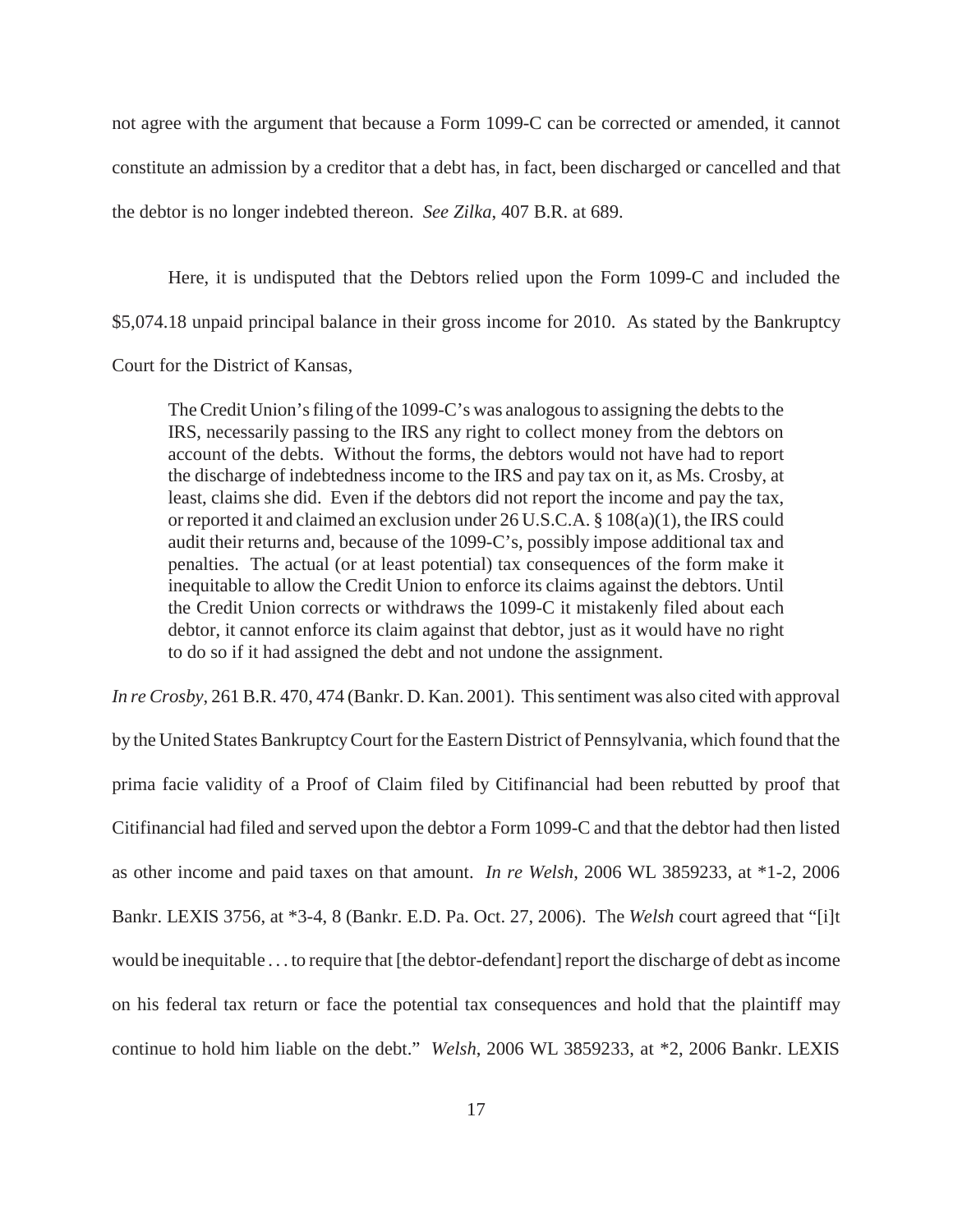3756, at \*6 (quoting *Franklin Mgmt. Corp. v. Nicholas*, 2001 WL 893894, at \*4, 2001 Conn. Super. LEXIS 1908, at \*13 (Conn. Super. July 12, 2001)).

This court agrees with the United States District Court's decision in *Reed* and with the other courts holding that the issuance of a 1099-C by a financial institution does not, as a matter of law, operate to extinguish an indebtedness. Instead, the court determines that the issuance of a Form 1099-C *reflects* that a financial institution has, in accordance with 26 U.S.C. § 6050P and 26 C.F.R. § 1.6050P-1, discharged an indebtedness, which must then be reported by the debtor as taxable income. The statute requires the filing of a return by an entity "which discharges (in whole or in part) the indebtedness of any person during any calendar year[.]" 26 U.S.C. § 6050P(a). It is supplemented by the Regulation which requires the entity to "file an information return on Form 1099-C." 26 C.F.R. § 1.6050P-1(a)(1). The actions described as "identifiable events" in 26 C.F.R. § 1.6050P-1 – consisting of discharge in a bankruptcy case, extinguishment of an indebtedness through foreclosure on similar federal or state court proceeding, the expiration of a statute of limitations, the imposition of an election or remedies/statutory bar against collection, discharge in a probate action, an accord and satisfaction between the parties, and a creditor's defined policy or determination to discharge the debt – reflect the intention that cancellation of indebtedness income must be based upon an event that does, in fact, relieve a debtor from his or her obligation to pay the indebtedness. The results of that discharge or extinguishment are then to be reported to the Internal Revenue Service and the debtor by way of the Form 1099-C. Once again, it is not the issuance of the Form 1099-C that operates to discharge the debt; the issuance of the Form 1099-C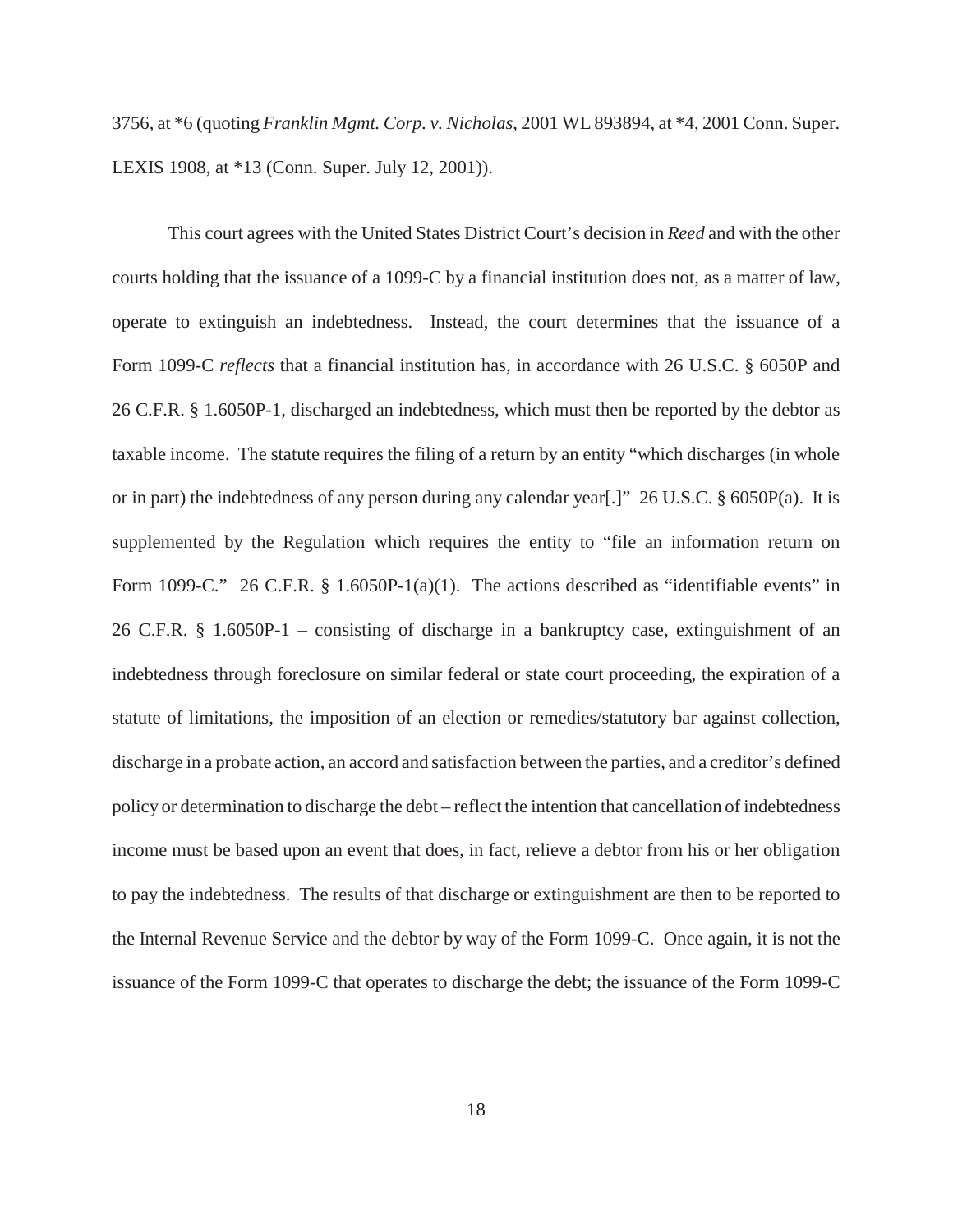merely reflects that the financial institution has discharged or cancelled the debt, which then becomes taxable income to the debtor.

Accordingly, the \$5,074.18 reflected on the Form 1099-C issued by First Tennessee Bank to the Debtors, which represented the principal balance owing on the July 12, 2008 Promissory Note following foreclosure of the Chapman Highway Property, was discharged or cancelled, such that the Debtors would no longer be indebted to First Tennessee Bank for that amount. The court is aware that it has adopted the minority view; however, in the interests of justice and equity, the court believes that this is the proper view.<sup>3</sup>

The same cannot, however, be said for any interest, collection costs, or attorneys' fees due and owing to First Tennessee Bank under the Promissory Note through June 24, 2010, the date upon which the underlying debt was cancelled. Those amounts are not required by 26 U.S.C. § 6050P or 26 C.F.R. § 1.6050P-1 to be reported, and it can easily be discerned that any such fees or charges that were incurred but not collected prior to the cancellation or discharge of the underlying indebtedness would still be due and owing to the creditor. The parties have stipulated that interest continued to accrue at a rate of \$0.94 per diem. As reflected in Exhibit A to the Proof of Claim, as of January 25, 2011, principal and interest totaled \$11,772.32. Subtracting the \$5,074.18 reflected on the Form 1099-C yields interest in the amount of \$6,698.14. This figure must also be reduced by

<sup>&</sup>lt;sup>3</sup> Additionally, the facts in *Reed* can be distinguished from those presently before the court. In that case, after making an initial statement that a Form 1099-C does not, as a matter of law, operate to discharge an indebtedness, the court found that the Form 1099-C had been filed by the Business Loan Center for an obligation that was owed to the Small Business Administration and that "BLC had no authority to forgive the portion of the debt incurred by SBA[,]" which was "85% of the \$25,000 loan." *Reed*, 2010 WL 3656001, at \*3, 2010 U.S. Dist. LEXIS 96079, at \*6. Furthermore, the Small Business Administration was the present owner and holder of the note and had, on two separate occasions, made a written demand for payment upon the defendant in that case after issuance of the Form 1099-C. *Reed*, 2010 WL 3656001, at \*2, 2010 U.S. Dist. LEXIS 96079, at \*5.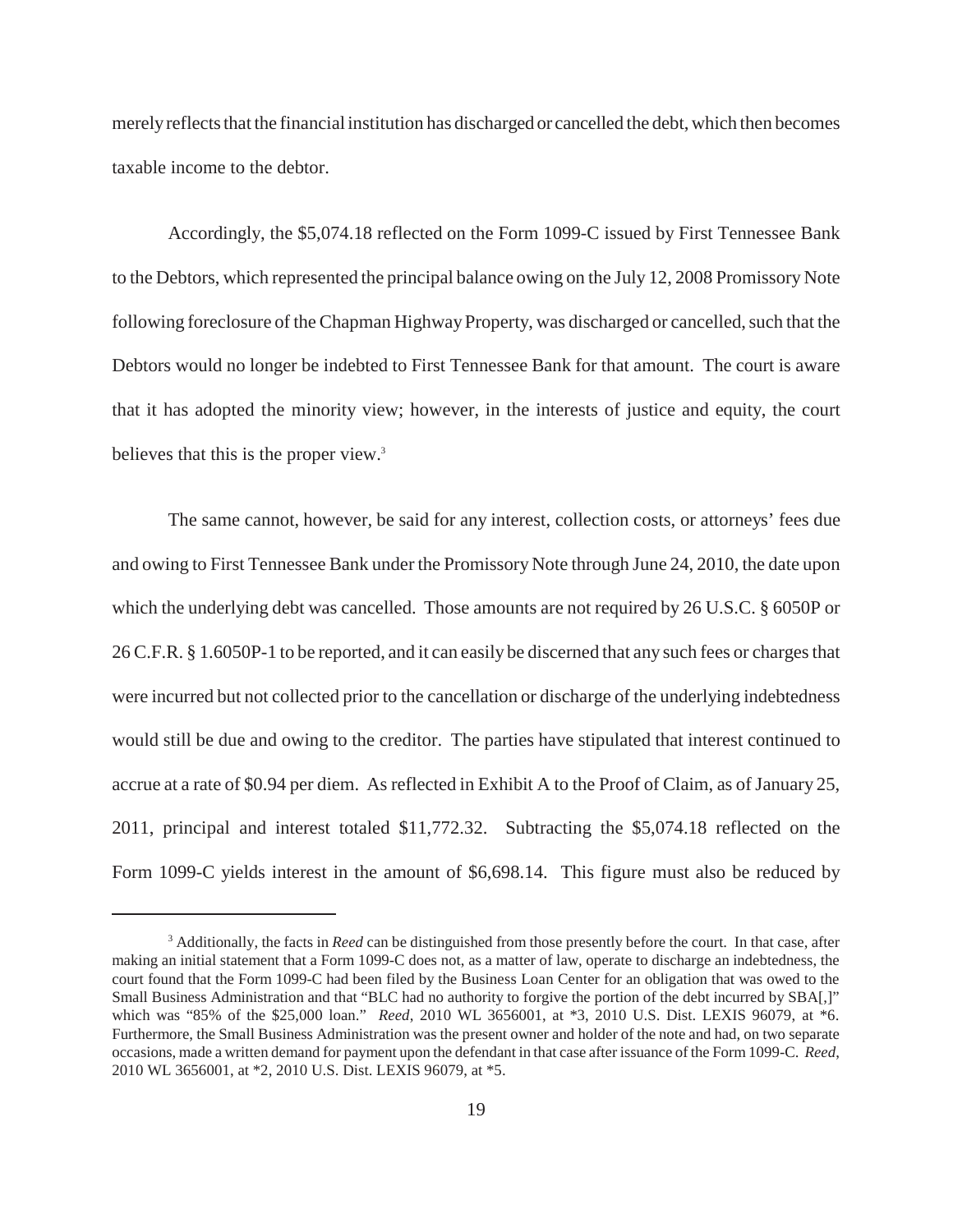\$202.10, representing the \$0.94 per diem amount multiplied by the days between June 25, 2010 and January 25, 2011, i.e, the 215 days included within First Tennessee Bank's figure subsequent to the June 24, 2010 cancellation of the debt. Accordingly, the Debtors are still indebted to First Tennessee Bank in the amount of \$6,496.04 for the interest due under the Promissory Note as of June 24, 2010. Also, the Debtors remain indebted to First Tennessee Bank for its costs and attorneys' fees owing to June 24, 2010. First Tennessee Bank is not, however, entitled to any fees or costs associated with collection of the Promissory Note subsequent to the June 24, 2010 cancellation of the underlying debt. Because the \$6,729.03 figure on Exhibit A to its Proof of Claim appears to include fees and costs incurred after that date, First Tennessee Bank's claim will be allowed in the amount of \$6,496.04 plus costs and attorneys' fees incurred from May 25, 2010, the date the Chapman Highway Property was foreclosed, up to June 24, 2010. To ensure the accuracy of First Tennessee Bank's claim, the court will direct that it file an amended claim within 14 days to include the \$6,496.04 interest portion of its claim plus fees and costs incurred to June 24, 2010, with such fees and costs to be fully itemized.

An Order consistent with this Memorandum will be entered.

FILED: May 14, 2013

BY THE COURT

*/s/ RICHARD STAIR, JR.*

RICHARD STAIR, JR. UNITED STATES BANKRUPTCY JUDGE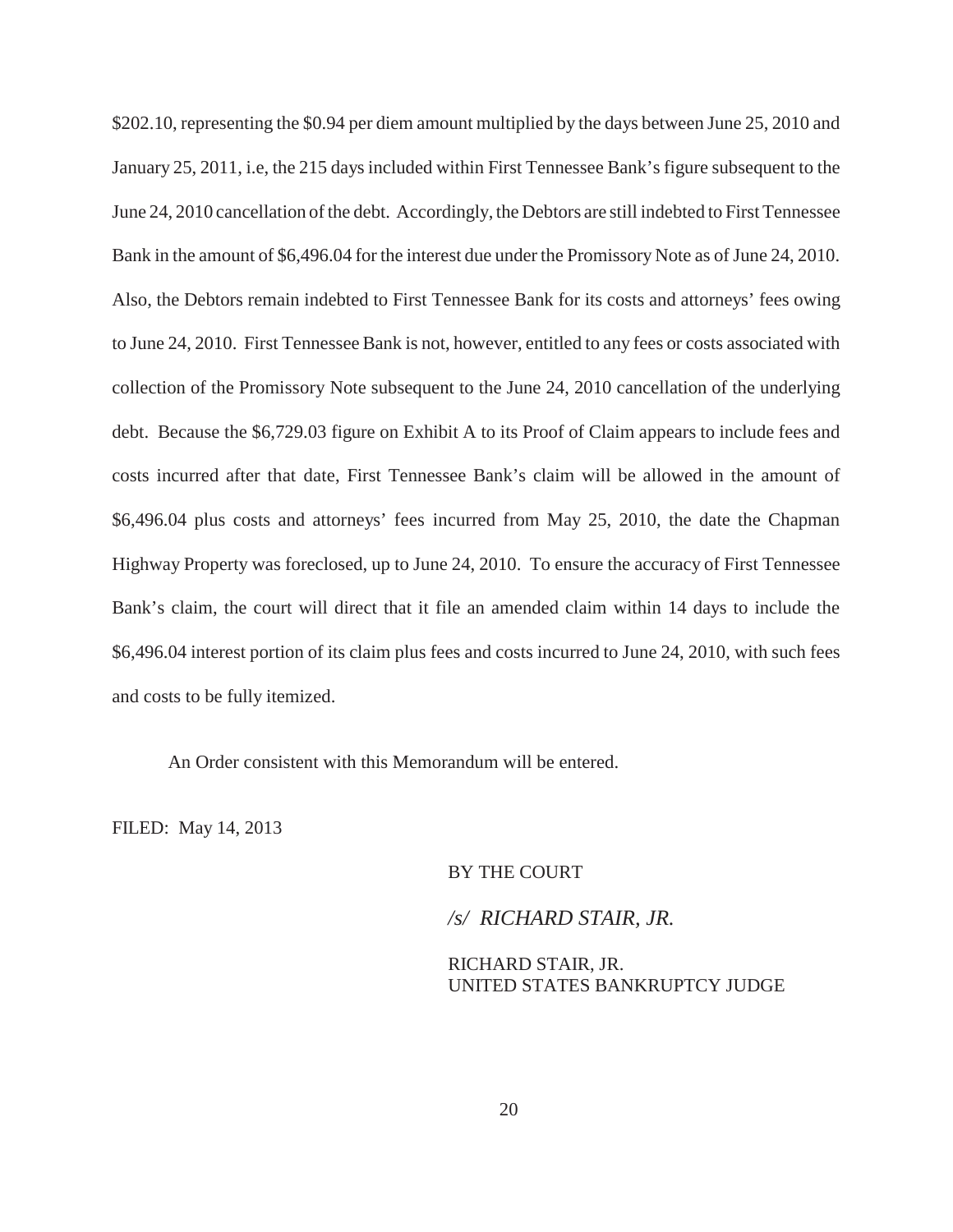

**SO ORDERED. SIGNED this 14th day of May, 2013**

**THIS ORDER HAS BEEN ENTERED ON THE DOCKET. PLEASE SEE DOCKET FOR ENTRY DATE.**

**Richard Stair Jp** UNITED STATES BANKRUPTCY JUDGE

#### **IN THE UNITED STATES BANKRUPTCY COURT FOR THE EASTERN DISTRICT OF TENNESSEE**

**\_\_\_\_\_\_\_\_\_\_\_\_\_\_\_\_\_\_\_\_\_\_\_\_\_\_\_\_\_\_\_\_\_\_\_\_\_\_\_\_\_\_\_\_\_\_\_\_\_\_\_\_\_\_\_\_\_\_\_\_\_\_\_\_**

In re

Case No. 12-30049

# WILLIAM STANLEY REED DEBBIE ELAINE REED

**Debtors** 

#### **O R D E R**

For the reasons set forth in the Memorandum on Objection to Claim of First Tennessee Bank National Association filed this date, containing findings of fact and conclusions of law as required by Rule 52(a) of the Federal Rules of Civil Procedure, made applicable to this contested matter by Rules 9014(c) and 7052 of the Federal Rules of Bankruptcy Procedure, the court directs the following:

1. The Objection of Debtor to Claim of First Tennessee Bank National Association filed by the Debtors on August 15, 2012, is SUSTAINED in part.